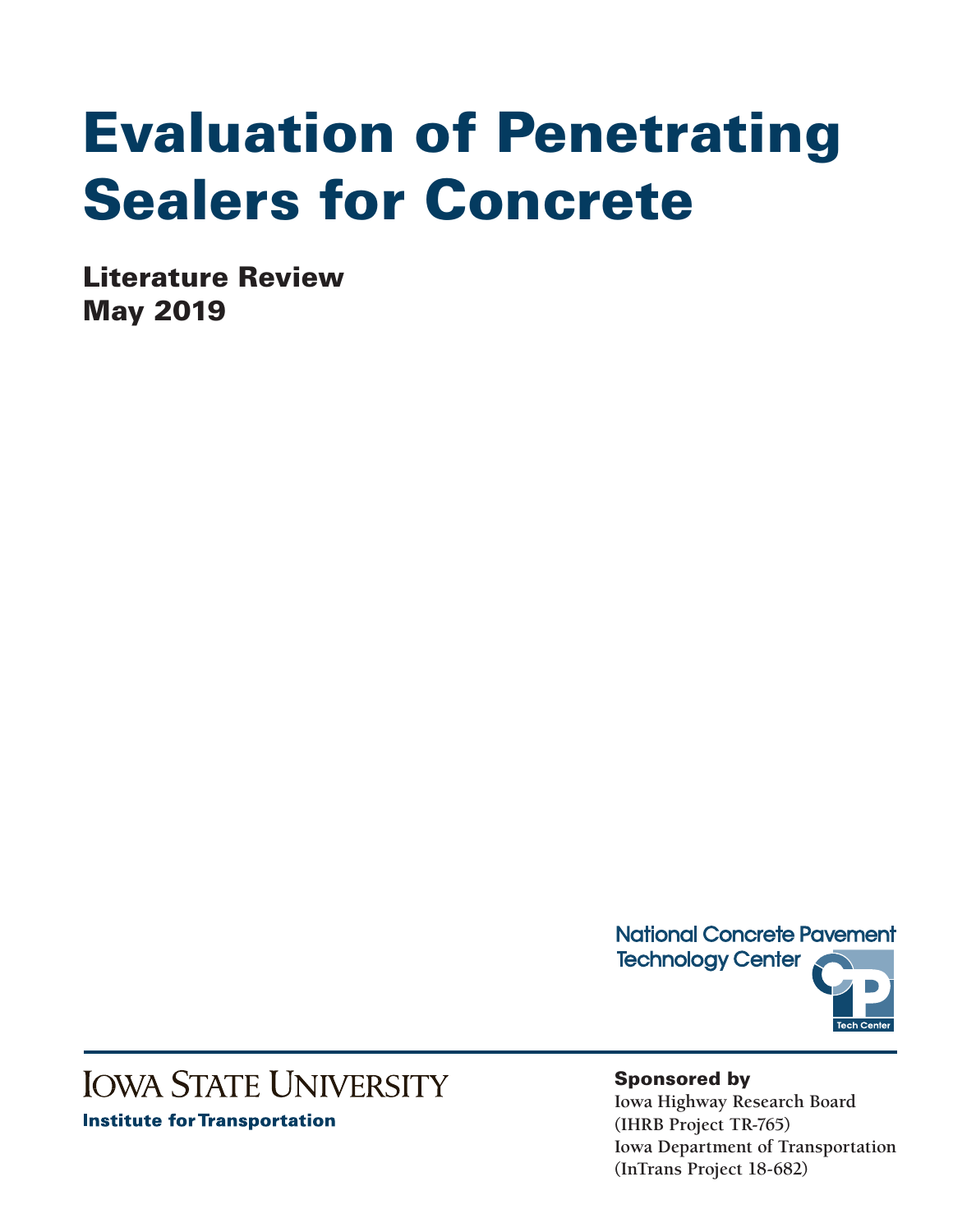# About the CP Tech Center

The mission of the National Concrete Pavement Technology Center (CP Tech Center) at Iowa State University is to unite key transportation stakeholders around the central goal of advancing concrete pavement technology through research, technology transfer, and technology implementation.

# About the Institute for Transportation

The mission of the Institute for Transportation (InTrans) at Iowa State University is to save lives and improve economic vitality through discovery, research innovation, outreach, and the implementation of bold ideas.

# Iowa State University Nondiscrimination Statement

Iowa State University does not discriminate on the basis of race, color, age, ethnicity, religion, national origin, pregnancy, sexual orientation, gender identity, genetic information, sex, marital status, disability, or status as a US veteran. Inquiries regarding nondiscrimination policies may be directed to the Office of Equal Opportunity, 3410 Beardshear Hall, 515 Morrill Road, Ames, Iowa 50011, telephone: 515-294-7612, hotline: 515-294-1222, email: eooffice@iastate.edu.

# Disclaimer Notice

The contents of this report reflect the views of the authors, who are responsible for the facts and the accuracy of the information presented herein. The opinions, findings and conclusions expressed in this publication are those of the authors and not necessarily those of the sponsors.

The sponsors assume no liability for the contents or use of the information contained in this document. This report does not constitute a standard, specification, or regulation.

The sponsors do not endorse products or manufacturers. Trademarks or manufacturers' names appear in this report only because they are considered essential to the objective of the document.

# Iowa DOT Statements

Federal and state laws prohibit employment and/or public accommodation discrimination on the basis of age, color, creed, disability, gender identity, national origin, pregnancy, race, religion, sex, sexual orientation or veteran's status. If you believe you have been discriminated against, please contact the Iowa Civil Rights Commission at 800-457-4416 or Iowa Department of Transportation's affirmative action officer. If you need accommodations because of a disability to access the Iowa Department of Transportation's services, contact the agency's affirmative action officer at 800-262-0003.

The preparation of this report was financed in part through funds provided by the Iowa Department of Transportation through its "Second Revised Agreement for the Management of Research Conducted by Iowa State University for the Iowa Department of Transportation" and its amendments.

The opinions, findings, and conclusions expressed in this publication are those of the authors and not necessarily those of the Iowa Department of Transportation.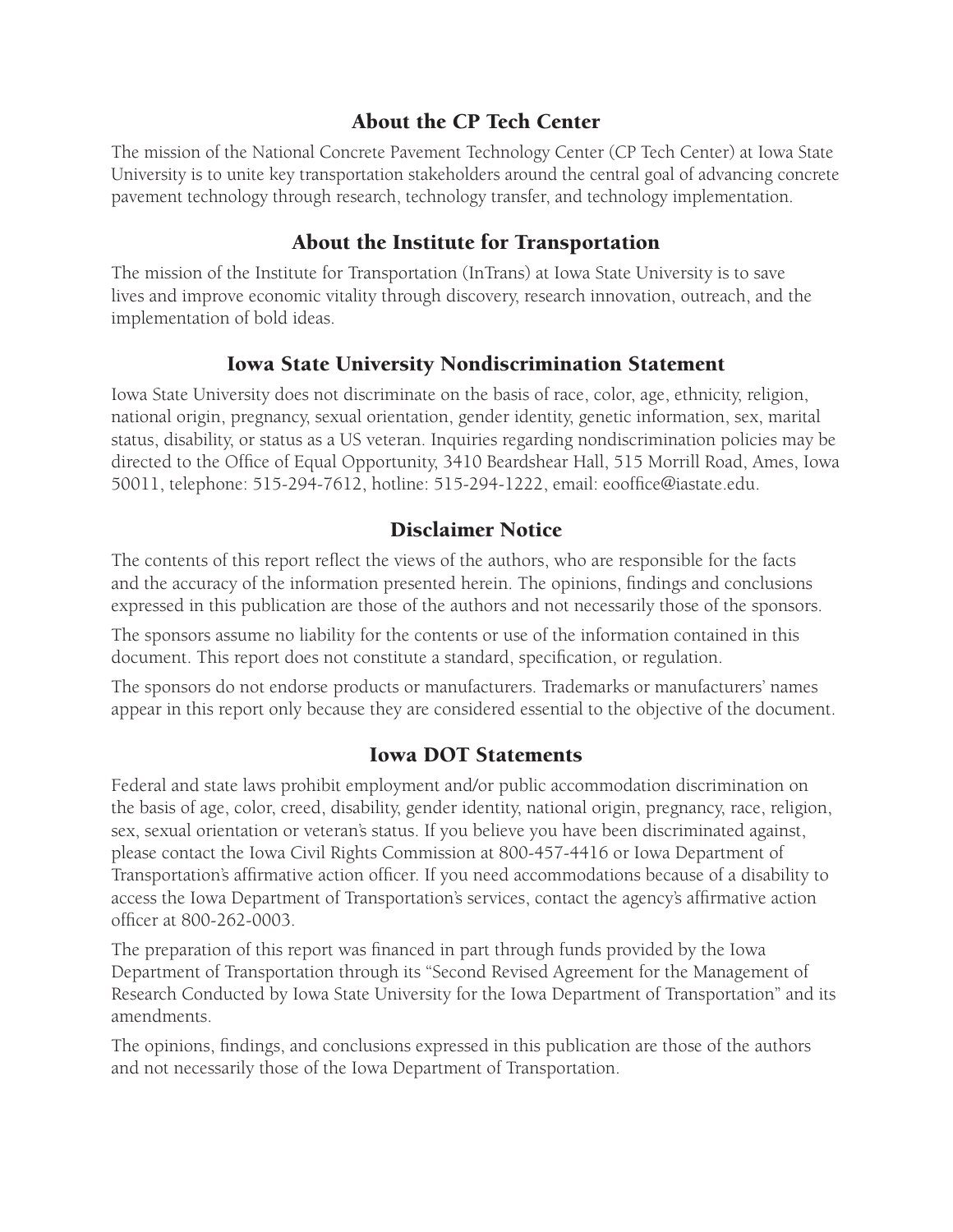#### **Technical Report Documentation Page**

| 1. Report No.<br><b>IHRB</b> Project TR-765                                                                                                                                                                                                                                                                                                                                                                                                                                                                      | 2. Government Accession No.                                                                               | 3. Recipient's Catalog No.            |           |  |
|------------------------------------------------------------------------------------------------------------------------------------------------------------------------------------------------------------------------------------------------------------------------------------------------------------------------------------------------------------------------------------------------------------------------------------------------------------------------------------------------------------------|-----------------------------------------------------------------------------------------------------------|---------------------------------------|-----------|--|
| 4. Title and Subtitle                                                                                                                                                                                                                                                                                                                                                                                                                                                                                            |                                                                                                           | 5. Report Date                        |           |  |
| Evaluation of Penetrating Sealers for Concrete                                                                                                                                                                                                                                                                                                                                                                                                                                                                   |                                                                                                           | May 2019                              |           |  |
|                                                                                                                                                                                                                                                                                                                                                                                                                                                                                                                  | 6. Performing Organization Code                                                                           |                                       |           |  |
| $7.$ Author(s)                                                                                                                                                                                                                                                                                                                                                                                                                                                                                                   |                                                                                                           | 8. Performing Organization Report No. |           |  |
| Seyedhamed Sadati (orcid.org/0000-0003-2892-7273), Peter Taylor<br>(orcid.org/0000-0002-4030-1727), John T. Kevern (orcid.org/0000-0003-0038-<br>4107), Kejin Wang (orcid.org/0000-0002-7466-3451), and Katelyn Freeseman<br>(orcid.org/0000-0003-0546-3760)                                                                                                                                                                                                                                                     |                                                                                                           | InTrans Project 18-682                |           |  |
| 9. Performing Organization Name and Address                                                                                                                                                                                                                                                                                                                                                                                                                                                                      |                                                                                                           | 10. Work Unit No. (TRAIS)             |           |  |
| National Concrete Pavement Technology Center                                                                                                                                                                                                                                                                                                                                                                                                                                                                     |                                                                                                           |                                       |           |  |
| Iowa State University<br>2711 South Loop Drive, Suite 4700<br>Ames, IA 50010-8664                                                                                                                                                                                                                                                                                                                                                                                                                                |                                                                                                           | 11. Contract or Grant No.             |           |  |
| 12. Sponsoring Organization Name and Address                                                                                                                                                                                                                                                                                                                                                                                                                                                                     |                                                                                                           | 13. Type of Report and Period Covered |           |  |
| Iowa Highway Research Board                                                                                                                                                                                                                                                                                                                                                                                                                                                                                      |                                                                                                           | <b>Literature Review</b>              |           |  |
| Iowa Department of Transportation                                                                                                                                                                                                                                                                                                                                                                                                                                                                                |                                                                                                           | 14. Sponsoring Agency Code            |           |  |
| 800 Lincoln Way<br>Ames, IA 50010                                                                                                                                                                                                                                                                                                                                                                                                                                                                                |                                                                                                           | <b>IHRB</b> Project TR-765            |           |  |
| <b>15. Supplementary Notes</b>                                                                                                                                                                                                                                                                                                                                                                                                                                                                                   |                                                                                                           |                                       |           |  |
|                                                                                                                                                                                                                                                                                                                                                                                                                                                                                                                  | Visit www.intrans.iastate.edu and www.cptechcenter.org for color pdfs of this and other research reports. |                                       |           |  |
| 16. Abstract                                                                                                                                                                                                                                                                                                                                                                                                                                                                                                     |                                                                                                           |                                       |           |  |
| The main factors negatively impacting concrete joint durability in Iowa are governed by moisture saturation and deleterious chloride ion<br>reactions from deicing salts. Penetrating sealers are a class of materials that show promise for increasing concrete durability by reducing<br>moisture and chloride ion penetration. Specifically, extending time to critical saturation reduces freeze-thaw exposure conditions, and<br>limiting chloride ingress reduces the potential for oxychloride formation. |                                                                                                           |                                       |           |  |
| Numerous products exist in the sealer marketplace with a range of performance claims. Sealers can be categorized based on the<br>chemical structure, functional type, amount of active chemical, carrier solution, and the action mechanism, and vary widely in<br>performance. Indeed, the parameters to define satisfactory performance are not agreed upon.                                                                                                                                                   |                                                                                                           |                                       |           |  |
| Although penetrating sealers show great promise for improving joint and concrete durability, significant questions must be answered<br>before departments of transportation (DOTs) and owners can be assured of a positive cost-benefit. Lack of clear performance guidelines<br>hinder potential beneficial use given that design engineers, contractors, and owner agencies are unable to evaluate or compare<br>performance of these products.                                                                |                                                                                                           |                                       |           |  |
| There is a need to establish a suite of performance criteria to define acceptability of a given product, and a protocol for agencies to<br>evaluate a product submitted for approval. This Literature Review helped define the basis of this investigation.                                                                                                                                                                                                                                                      |                                                                                                           |                                       |           |  |
|                                                                                                                                                                                                                                                                                                                                                                                                                                                                                                                  |                                                                                                           |                                       |           |  |
| 17. Key Words                                                                                                                                                                                                                                                                                                                                                                                                                                                                                                    | <b>18. Distribution Statement</b>                                                                         |                                       |           |  |
| concrete pavement joints—deicer salts—freeze-thaw cycles—linseed oil—<br>organosilicon compounds—pavement joint durability—penetrating sealers—soy<br>methyl ester-surface treatments                                                                                                                                                                                                                                                                                                                            |                                                                                                           | No restrictions.                      |           |  |
| 19. Security Classification (of this<br>report)                                                                                                                                                                                                                                                                                                                                                                                                                                                                  | 20. Security Classification (of this<br>page)                                                             | 21. No. of Pages                      | 22. Price |  |
| Unclassified.                                                                                                                                                                                                                                                                                                                                                                                                                                                                                                    | Unclassified.                                                                                             | 36                                    | NA        |  |

**Form DOT F 1700.7 (8-72) Reproduction of completed page authorized**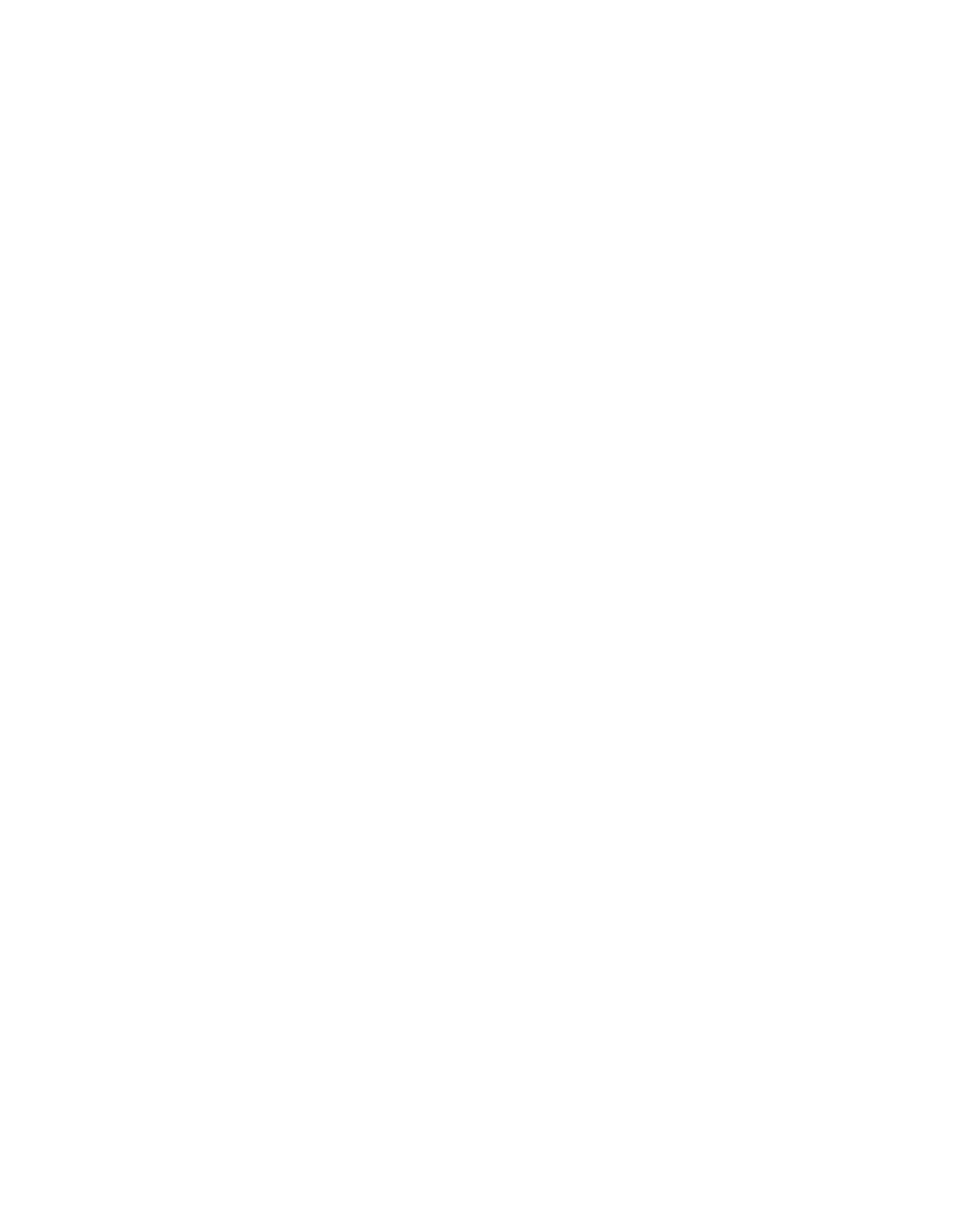# **EVALUATION OF PENETRATING SEALERS FOR CONCRETE**

#### **Literature Review May 2019**

#### **Principal Investigator**

Peter Taylor, Director National Concrete Pavement Technology Center, Iowa State University

#### **Co-Principal Investigators**

Seyedhamed Sadati, Assistant Scientist National Concrete Pavement Technology Center, Iowa State University

Kejin Wang, Professor Civil, Construction, and Environmental Engineering, Iowa State University

> Katelyn Freeseman, Associate Director Bridge Engineering Center, Iowa State University

> **Authors** Seyedhamed Sadati, Peter Taylor, John T. Kevern, Kejin Wang, and Katelyn Freeseman

> > Sponsored by Iowa Highway Research Board and Iowa Department of Transportation (IHRB Project TR-765)

Preparation of this report was financed in part through funds provided by the Iowa Department of Transportation through its Research Management Agreement with the Institute for Transportation (InTrans Project 18-682)

> A report from **National Concrete Pavement Technology Center Iowa State University** 2711 South Loop Drive, Suite 4700 Ames, IA 50010-8664 Phone: 515-294-5798 / Fax: 515-294-0467 www.cptechcenter.org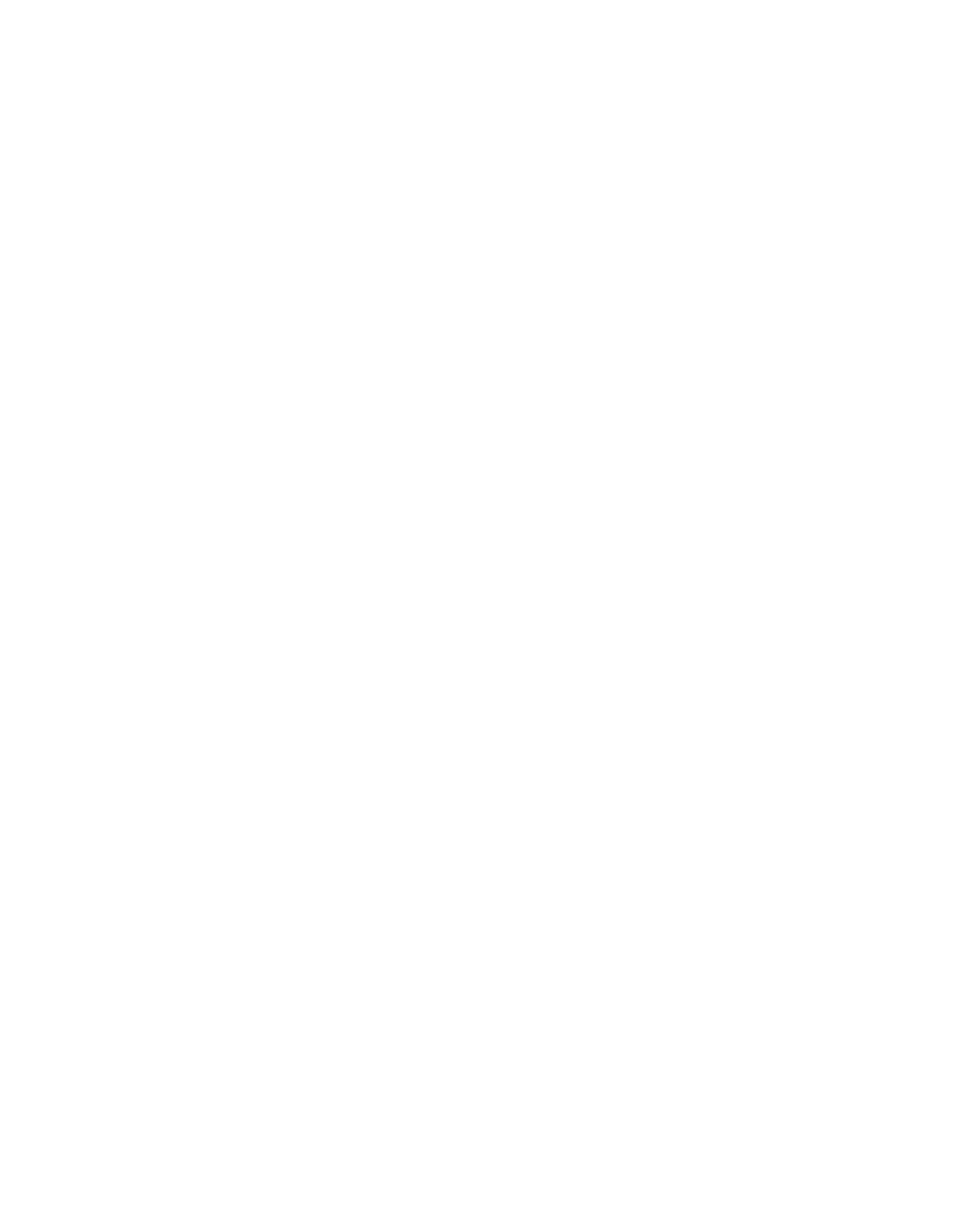# **TABLE OF CONTENTS**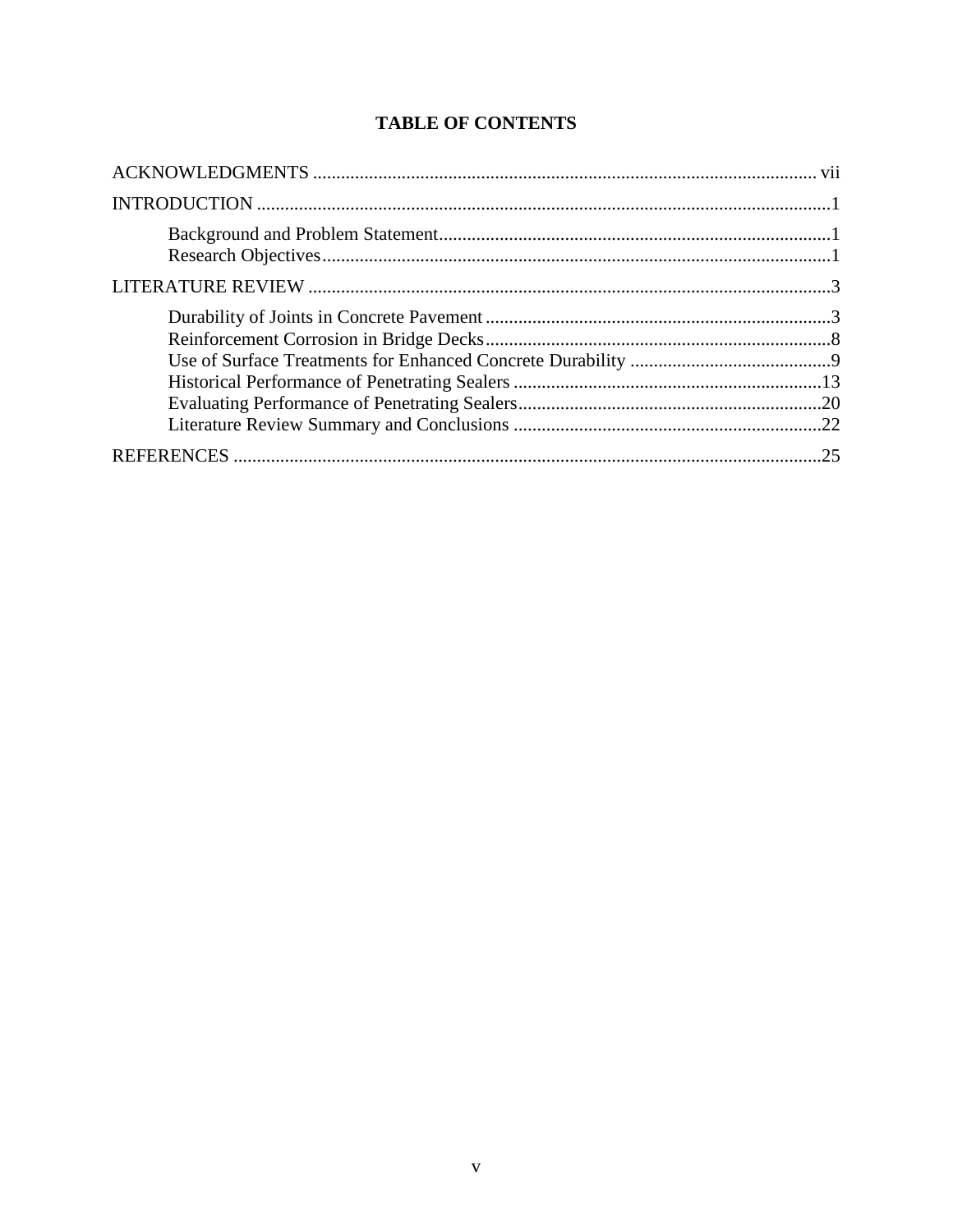# **LIST OF FIGURES**

| Figure 1. Typical moisture uptake profile obtained during sorptivity testing                 |           |
|----------------------------------------------------------------------------------------------|-----------|
| Figure 2. Severe D-cracking in a pavement section in Pennsylvania inspected by the           |           |
|                                                                                              |           |
|                                                                                              |           |
|                                                                                              |           |
| Figure 5. Contact angle, meniscus formation, and capillary suction with (right) or without   |           |
|                                                                                              |           |
| Figure 6. Chlorosilane is the raw material used for production of silanes, siloxanes, and    |           |
|                                                                                              | $\sim$ 13 |
| Figure 7. Increase in contact angle due to the hydrophobic effect of silane with 40% active  |           |
| ingredient showing untreated control sample (top row) and silane-treated                     |           |
|                                                                                              | $-15$     |
| Figure 8. Staining technique incorporated by Moradllo et al. (2016) to investigate the depth |           |
| of silane-based sealer penetration into bridge deck concrete showing cores                   |           |
| treated with silane (top row) and specimens without any treatment (bottom row)16             |           |
|                                                                                              |           |

# **LIST OF TABLES**

|--|--|--|--|--|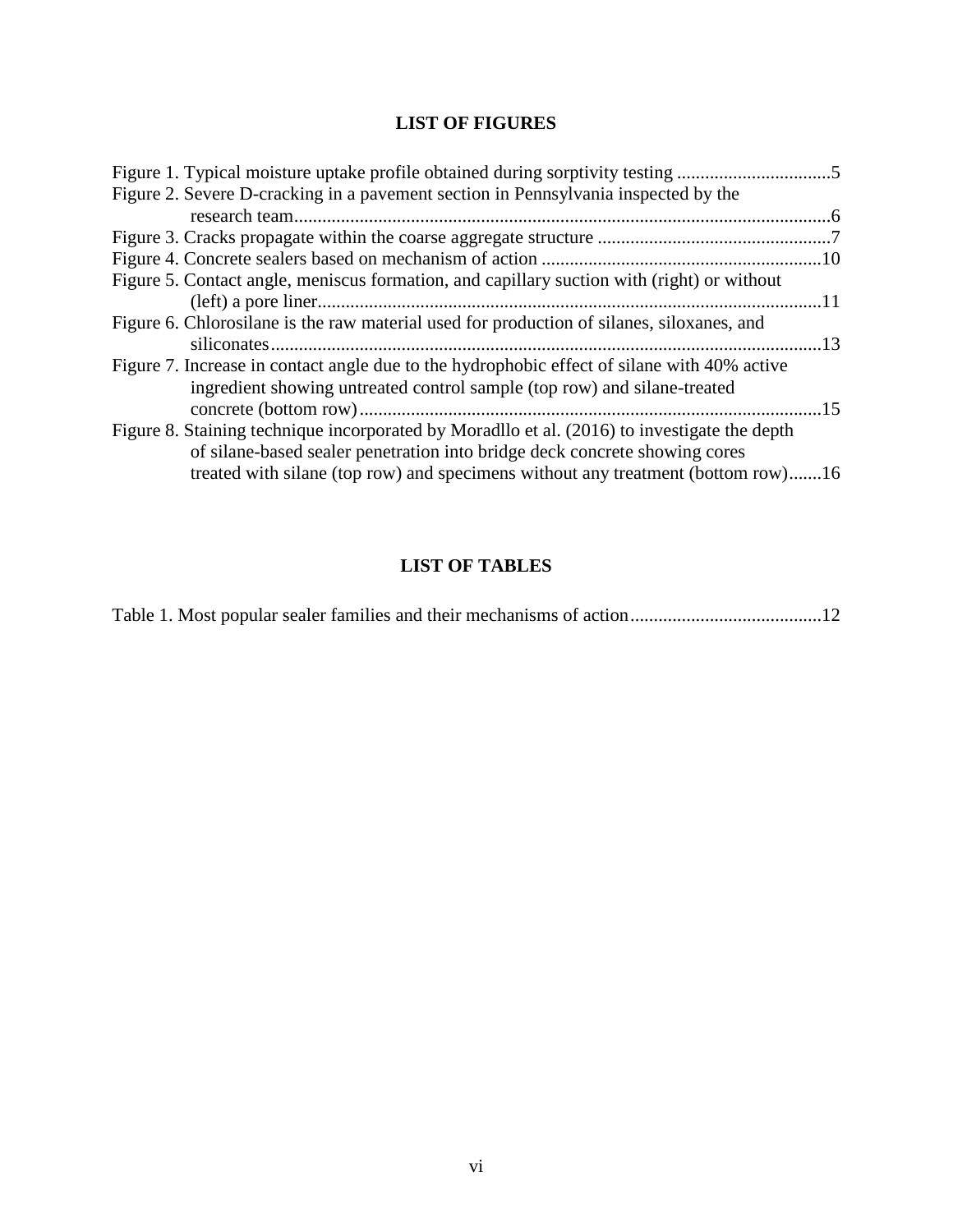# <span id="page-8-0"></span>**ACKNOWLEDGMENTS**

The research team would like to thank the Iowa Highway Research Board and the Iowa Department of Transportation for sponsoring this research.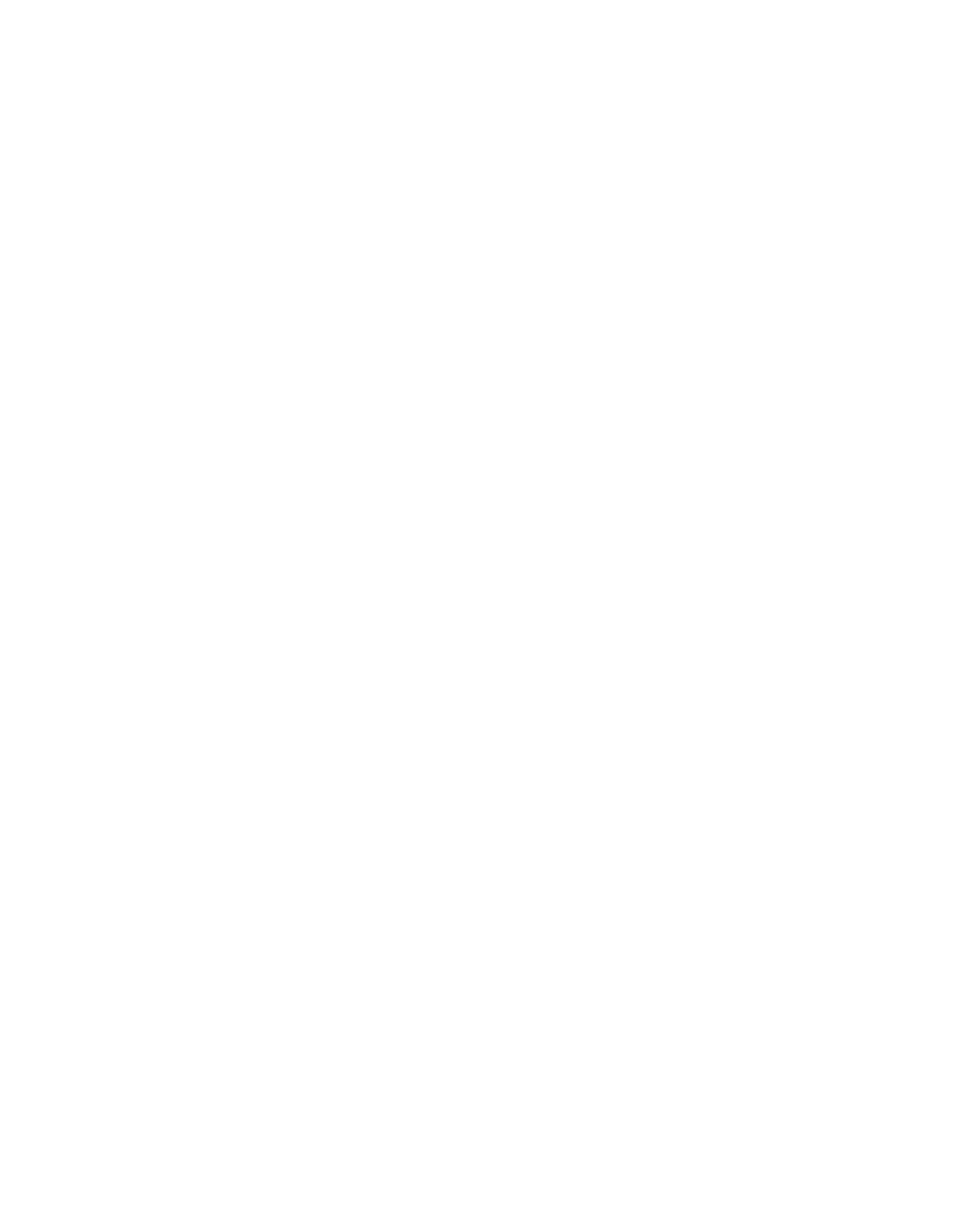# <span id="page-10-0"></span>**INTRODUCTION**

#### <span id="page-10-1"></span>**Background and Problem Statement**

The main factors negatively impacting concrete joint durability in Iowa are governed by moisture saturation and deleterious chloride ion reactions from deicing salts (Taylor et al. 2016, Weiss et al. 2016). Penetrating sealers are a class of materials that show promise for increasing concrete durability by reducing moisture and chloride ion penetration. Specifically, extending time to critical saturation reduces freeze-thaw exposure conditions, and limiting chloride ingress reduces the potential for oxychloride formation. The reduction in intrusion of moisture and chloride ions is also a means of improving resistance against reinforcing steel corrosion and further durability of bridge decks.

Numerous products exist in the sealer marketplace with a range of performance claims. A lack of clear performance guidelines hinder potential beneficial use given that design engineers, contractors, and owner agencies are unable to evaluate or compare performance of these products.

Sealers can be categorized based on the chemical structure, functional type, amount of active chemical, carrier solution, and the action mechanism, and vary widely in performance. Indeed, the parameters to define satisfactory performance are not agreed upon.

There is a need to establish a suite of performance criteria to define acceptability of a given product, and a protocol for agencies to evaluate a product submitted for approval. The aim of the proposed work will meet those needs.

#### <span id="page-10-2"></span>**Research Objectives**

Although penetrating sealers show great promise for improving concrete durability, significant questions must be answered before departments of transportation (DOTs) and owners can be assured of a positive cost-benefit. The objectives of this research include the following:

- Thoroughly evaluate recommended protocols and standards for testing penetrating sealers with a focus on the characteristics affecting the joints subjected to chemical attacks and freeze-thaw actions
- Select, modify, or update the most appropriate testing protocols to reflect performance of the most commonly used penetrating sealers
- Examine selected sealer performance in the laboratory and extend the findings to field implementation projects in urban and/or rural areas where joint performance can be monitored for long-term performance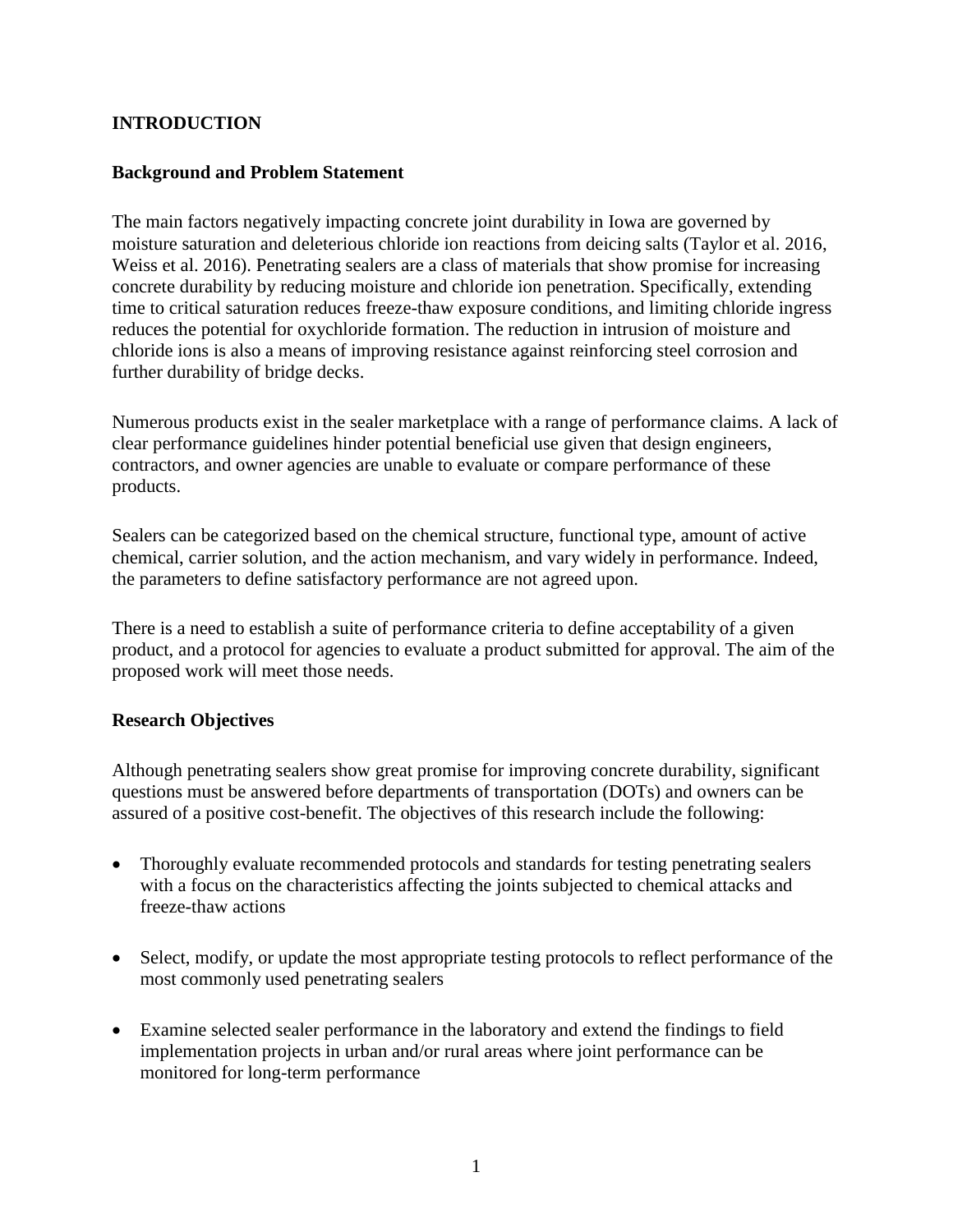• Develop guidelines and protocols for investigating the short- and long-term performance of the sealers used for enhancing joint durability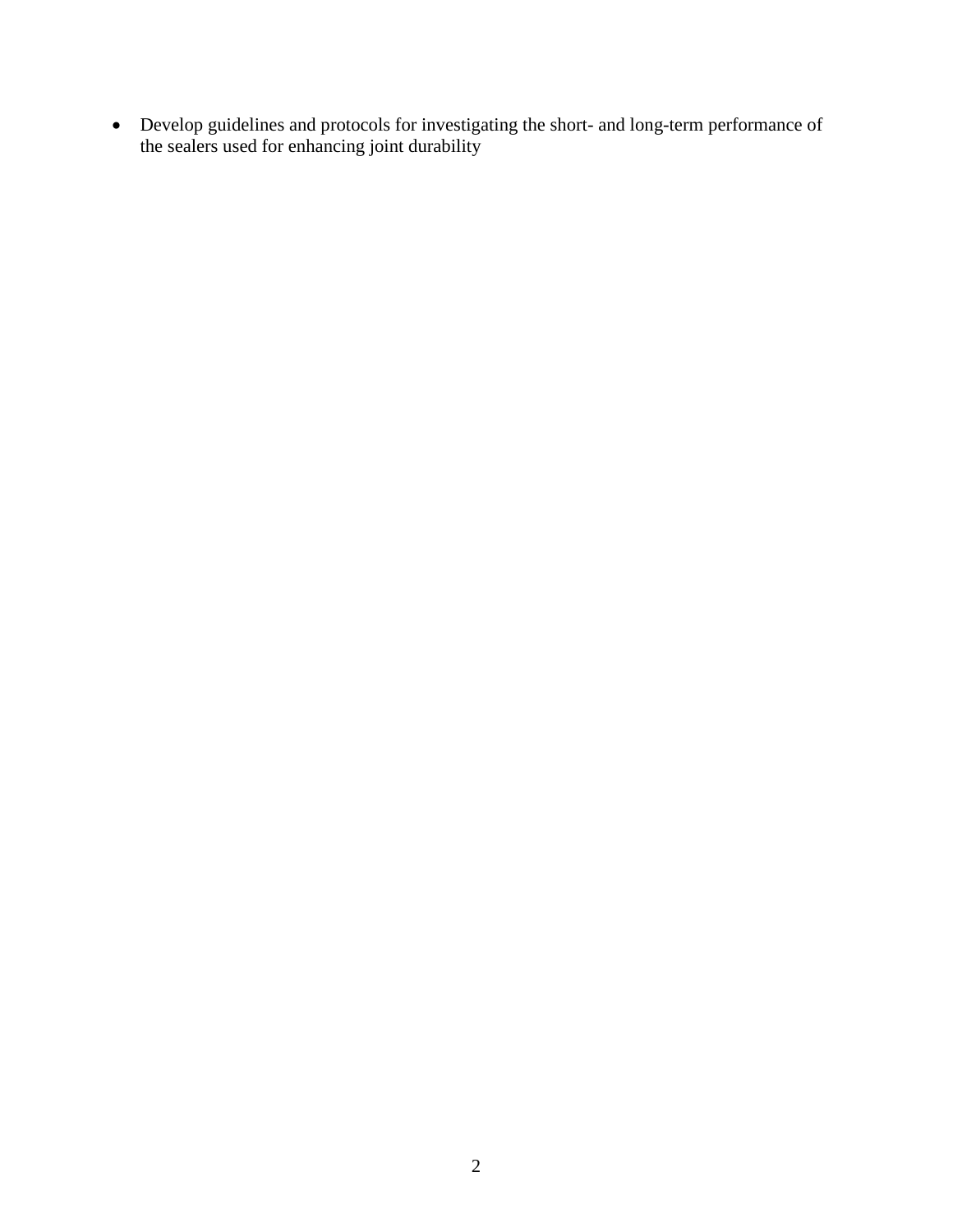#### <span id="page-12-0"></span>**LITERATURE REVIEW**

The incorporation of durable materials is an inseparable part of sustainable construction. Given its widespread use, durability of concrete can significantly affect the maintenance cost and service life of transportation infrastructure. The concrete degradation mechanisms are typically tied to the environmental conditions and exposure situation, including variations in seasonal temperature and relative humidity, and the availability of deleterious materials and ions. Frost action, scaling caused by deicing salts, chemical attack, surface damage caused by abrasion and steel corrosion are some of the mechanisms that can result in deterioration of different segments of transportation infrastructure, including structural elements and pavement panels.

Concrete is a naturally porous medium. The interconnected voids can develop a percolating network that can be penetrated by moisture, gas, and ions that accelerate deterioration. Corrosion of the paste and embedded steel, alkali silica reaction, sulfate attack, bulk freeze and thaw (F/T) damage, and scaling can occur upon the intrusion of these external fluids (Kosmatka and Wilson 2016). The size distribution and connectivity of the pores in concrete depend on mix design parameters including the type and content of the binder, water-to-cementitious materials (w/cm) ratio, quality of consolidation, curing conditions, and degree of hydration (Kosmatka and Wilson 2016).

The ingress of moisture and ions responsible for concrete deterioration occurs through three main mechanisms (Christodoulou et al. 2013):

- *Diffusion:* Transport of ions under a concentration gradient
- *Permeation:* Transport of fluids through saturated concrete under pressure
- *Capillary suction:* Transport of liquids due to surface tension in capillaries of porous and non-saturated solids

While the mechanisms act together under natural conditions, capillary suction tends to be the governing mechanism in many cases (Christodoulou et al. 2013).

# <span id="page-12-1"></span>**Durability of Joints in Concrete Pavement**

Pavement joints are among the locations where failures are commonly observed, even in cases where the bulk of the pavement exhibits proper durability against frost action and deicing salt scaling. Joints in a rigid pavement can act as local reservoirs trapping deicing salts and moisture. Such a harsh micro-environment inside the joints impacts the durability of concrete in sawn joint surfaces, resulting in premature distress. A research report by the National Concrete Pavement Technology (CP Tech) Center at Iowa State University (ISU) sought to understand the mechanisms behind premature joint deterioration and, based on this understanding, develop training materials and guidance documents to help practitioners reduce the risk of further distress and provide guidelines for repair techniques (Taylor et al. 2016). This work included activities at Purdue University and Michigan Technological University. The primary physical and chemical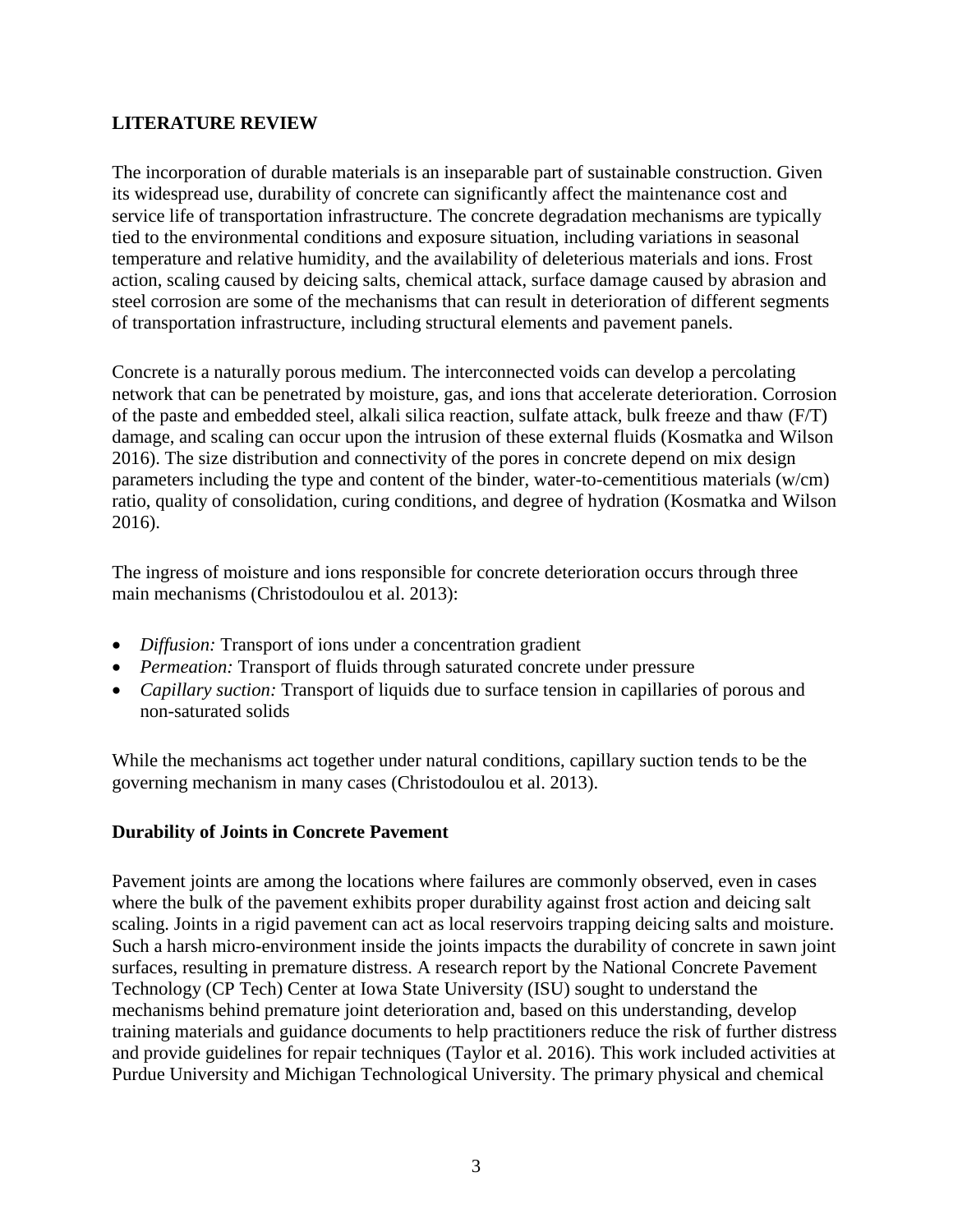mechanisms that contribute to joint deterioration are elaborated on in the following sections (Spragg et al. 2011, Sutter et al. 2008, Taylor et al. 2012, Taylor et al. 2016).

#### *Paste Deterioration Due to Deicer Attack*

Pressure development in concrete pores caused by salt crystallization above a critical salt concentration is a well-known mechanism of deterioration in concrete exposed to salt solutions (Basheer and Cleland 2006). However, the damage caused by salts is not limited to this one mode of action. Formation of expansive oxychloride, as a result of chemical reactions between the cementitious paste system and deicing salts, causes cracking at regular intervals parallel to the saw cut and/or the loss of paste, thus leaving clean aggregates in the voids (Farnam et al. 2015, Julio-Betancourt 2009). The mechanism of action and type of products vary depending on the type and concentration of the incorporated deicing agent, as well as the ambient temperature.

Deicing salts, similar to many external solutions, may dissolve Calcium Hydroxide (CH) and result in leaching, which leads to permeability increment and concrete alkalinity reduction (Farnam et al. 2005a). In addition, at high concentrations, a reaction between salts and cementitious constituents can result in secondary deposits in concrete and diminish durability. High concentration of salts is also a common result of anti-icing practices, where deicer solutions are applied to dry pavements. Even at a low concentration, the evaporation that occurs during drying cycles will eventually produce a solution with high salt concentration (Farnam et al. 2015). At some point, these concentrations will reach a level of super saturation that drives the precipitation of secondary mineral deposits in the concrete (Farnam et al. 2015, Julio-Betancourt 2009).

# *Saturated Frost Damage*

The expansion of water in the saturated capillaries of the concrete as it freezes causes cracking. Cycles of freezing and thawing open these cracks, allowing more water to penetrate, and, as a result, the concrete deteriorates incrementally. Concretes that are highly saturated are prone to accelerated damage. Providing a sufficient amount of evenly distributed air bubbles and enhancing the resistance to moisture transport are considered the main factors to improve resistance of the paste to frost damage.

Characteristics of an entrained air-void system are typically quantified in terms of the volume of air in fresh and hardened concrete (% volume), distribution of the bubbles within the hardened paste known as spacing factor, and fineness of the bubbles known as specific surface area. Typically, a spacing factor no larger than 0.008 in. (200 µm) and a specific surface area of over 600 in.<sup>2</sup>/in.<sup>3</sup> (25 mm<sup>2</sup>/mm<sup>3</sup>) is considered to be adequate for protection against freeze and thaw cycles. An automated stereomicroscope can be employed for measuring the properties of the airvoid system in hardened state. Measurements in fresh state using the super air meter (SAM) are also considered as a new means for evaluating the quality of the air-void system in concrete. It is reported that a SAM number of 0.20 or lower (Ley et al. 2017) can guarantee a desired hardened air-void system with a spacing factor lower than  $0.008$  in.  $(200 \,\mu m)$ .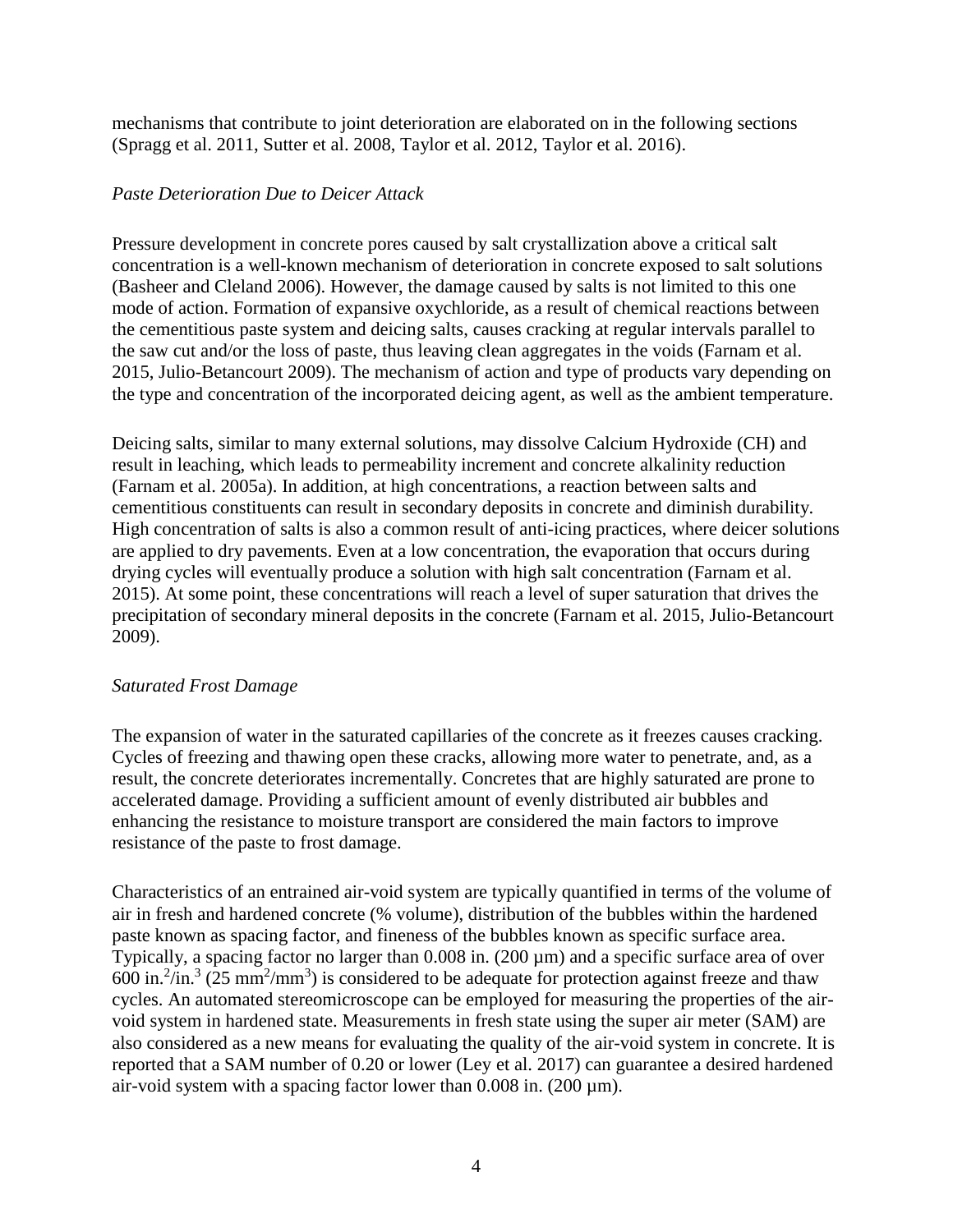Note that in a concrete with a degree of saturation over the critical limit of about 0.85 (AASHTO PP 84), the availability of a well-distributed air-void system may not necessarily be able to secure frost durability. Degree of saturation is defined as the portion of pore volume filled with a liquid phase. Therefore, limiting the moisture penetration into concrete is an essential step in developing frost-durable concrete mixtures.

As stated earlier, capillary suction is typically considered the dominant transport mechanism for concrete exposed to atmospheric exposures. A non-steady state transport mechanism exists for short-term contact between the liquids and the concrete surfaces in such environments. This transport mechanism can be quantified by monitoring the increase in mass due to capillary water absorption as a function of the square root of the time, usually termed as rate of absorption  $\frac{\text{kg}}{m^2/h^{0.5}}$  as introduced in equation (1):

Rate of water absorption = 
$$
\frac{W_w}{(A_c\sqrt{t})}
$$
 (1)

where  $W_w$  is the weight gained by the specimen in contact with water (g),  $A_c$  is the surface area of the specimen in contact with water  $(mm<sup>2</sup>)$ , and t is the time of exposure (s).

The non-steady state transport will convert into a steady-state diffusion mechanism for elongated periods of contact between the liquid and concrete surface. Rate of water absorption is typically determined using the ASTM C1585 test method. An example of a moisture uptake profile typically obtained using this test is presented in [Figure 1](#page-14-0) (Liu and Hansen 2016, AASHTO PP 84).



Note the nick point separating the capillary suction and diffusion mechanisms After Liu and Hansen 2016

**Figure 1. Typical moisture uptake profile obtained during sorptivity testing**

#### <span id="page-14-0"></span>*Durability Cracking of Coarse Aggregate*

Expansive freezing of water trapped inside some types of aggregate particles leads to damage that normally starts near joints and forms a characteristic D-shape crack pattern. These cracks typically start forming from the bottom of the pavement where ample moisture is provided by a saturated base. D-cracking typically starts with a darker color at joint locations that suggest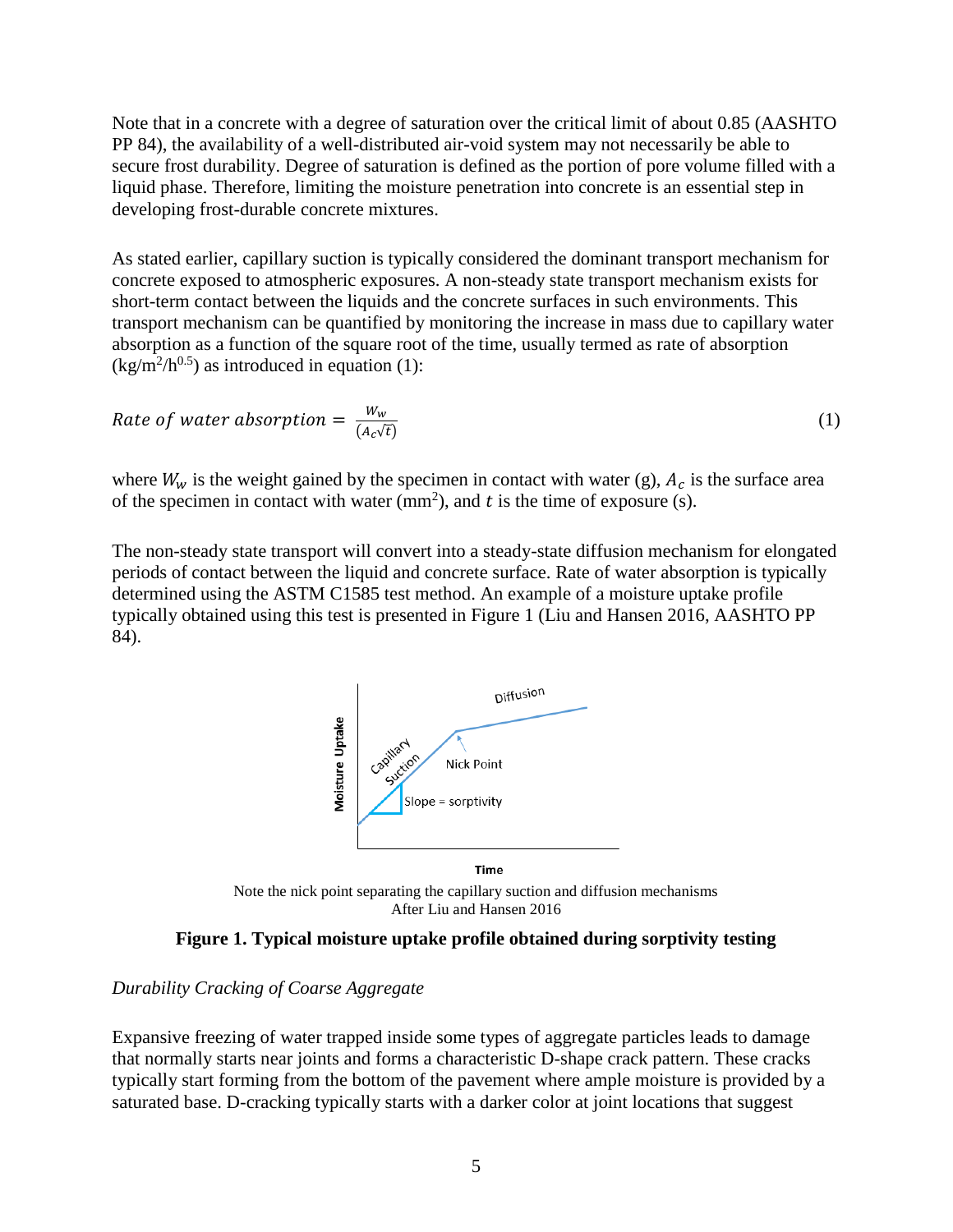higher internal moisture content in comparison with mid-panel areas. Upon to exposure to F/T cycles (3 to 20 years), these areas will exhibit cracking, as stated earlier, and progressive pavement distress will be the final outcome. (Kosmatka and Wilson 2016). [Figure 2](#page-15-0) presents a sample of D-cracking damage in concrete pavement.



**Figure 2. Severe D-cracking in a pavement section in Pennsylvania inspected by the research team** 

<span id="page-15-0"></span>The F/T resistance of aggregate is believed to be a factor of its porosity, absorption capacity, permeability, pore structure, and tensile strength (Kosmatka and Wilson 2016). If saturated to a critical degree, an aggregate with a high absorption rate may not be able to tolerate the expansive pressures caused by the water freezing inside. This can eventually result in cracking within the aggregate structure as shown in [Figure 3.](#page-16-0)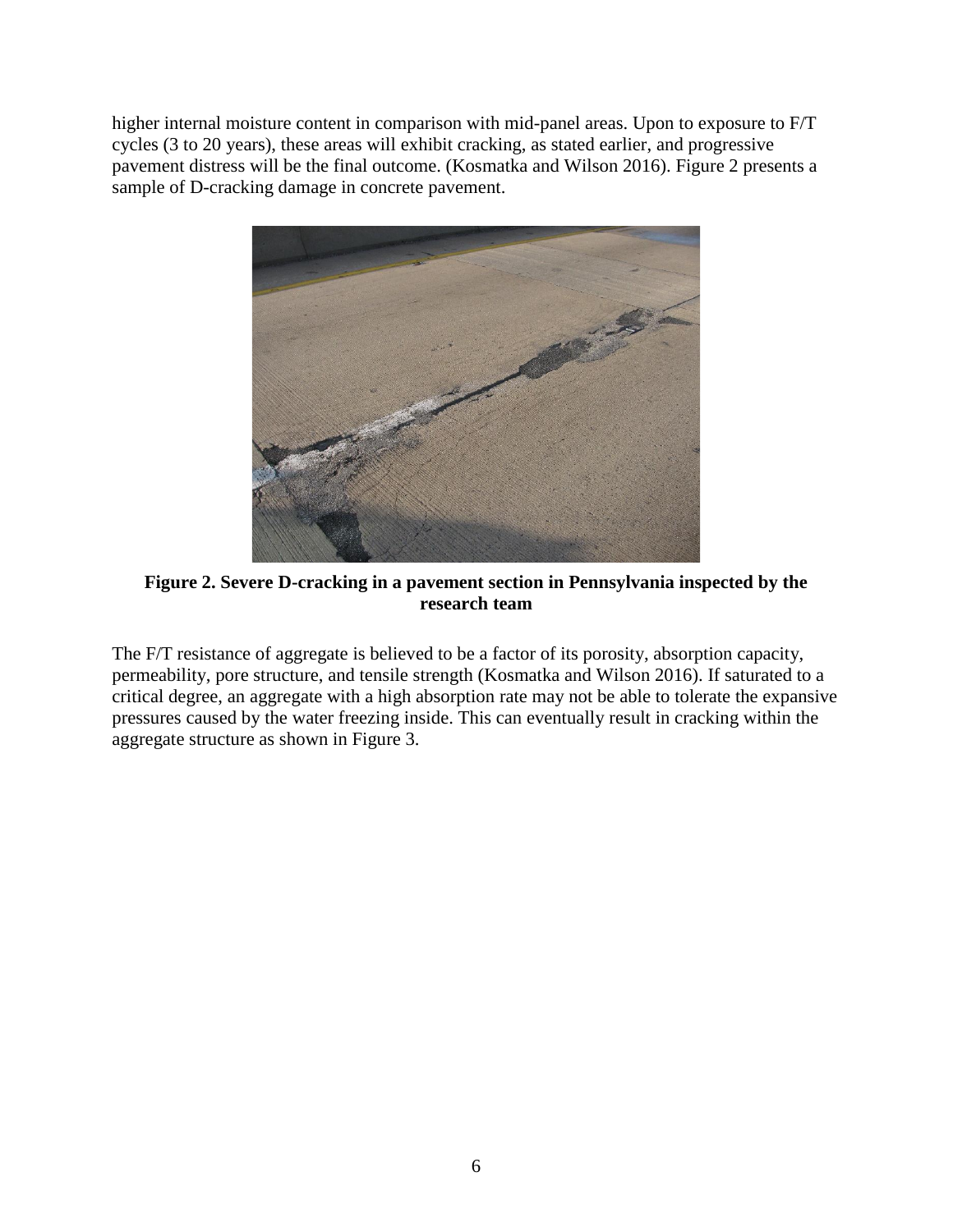

Kosmatka and Wilson 2016, © 2016 PCA, used with permission

#### **Figure 3. Cracks propagate within the coarse aggregate structure**

<span id="page-16-0"></span>The physics are similar to what has been observed for F/T distress in cementitious pastes, where air entrainment is employed for pressure dissipation and proper means are required to avoid critical degrees of saturation.

It is generally reported that the coarse aggregates with high porosity values that contain mediumsized pores (within the range of 3.9 to 197  $\mu$ in. [0.1 to 5  $\mu$ m]) are prone to F/T damage. The capillary forces in such pores can cause the aggregates to become saturated easily. At a certain rate of freezing, water in the pores cannot move out and thus develops internal pressure high enough to fracture the aggregate particle (Kosmatka and Wilson 2016).

Highly permeable aggregates mostly contain large pores that do not reach the critical saturation easily. Also, the availability of such large pores permits easy water movement, making it possible for the water to expel from aggregate during freezing without generating stress.

Low-permeability aggregates with porosities limited to 0.3% are shown to be strong enough to absorb the stress resulting from freezing water within their elastic limit. Moreover, the water available in the fine pores does not freeze readily.

#### *Mechanical Damage*

Joint damage can occur from stresses caused by incompressible materials (e.g., sand, rocks, other debris) trapped in the joint. Raveling of a saw cut also may be caused by aggregate particles being dislodged during sawing, typically because the concrete strength is too low when sawing is conducted.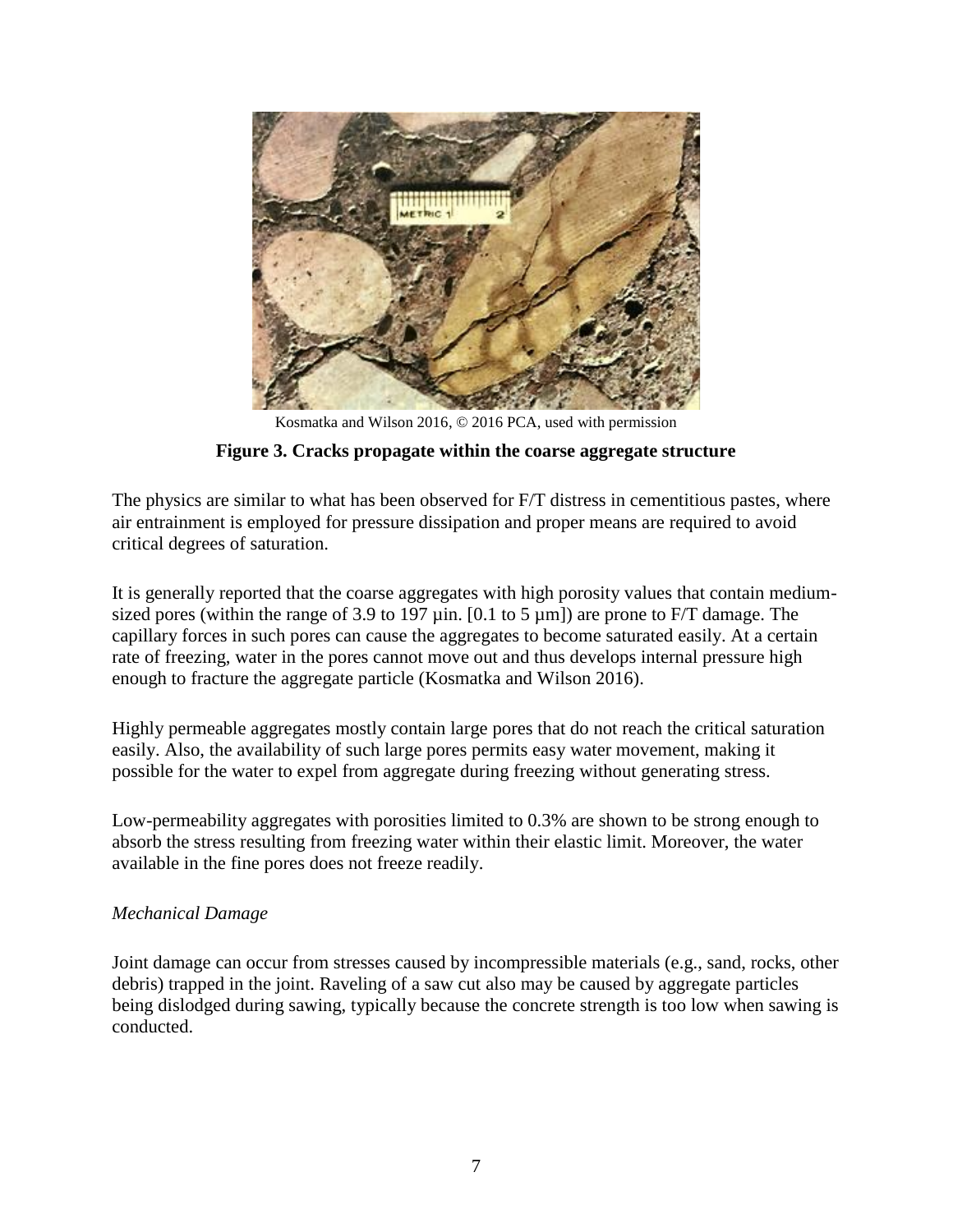# *Early-Age Drying Damage*

High evaporation rates during placement results in large differences in moisture content through the depth of the concrete slab. These differences may lead to stresses high enough to cause fine horizontal cracks and delamination. In areas where these horizontal cracks intersect vertical cracks or joints, concrete material can break free and "flat bottom" or delamination spalling can occur.

Considering the aforementioned mechanisms of damage, the following solutions have been proposed to reduce the risk of distress:

- A low w/cm ratio (i.e., about 0.40 to 0.42) to reduce permeability
- Use of supplementary cementitious materials to maintain high Si/Ca ratio that are more resistant to oxychloride formation
- Optimizing the construction techniques and enhancing the stability of the air-void system to secure an adequate air-void system behind the paver
- Providing an adequate drainage system beneath the concrete
- Limiting the use of aggressive salts, especially magnesium and calcium salts, to times and temperatures (typically  $< 15^{\circ}$ F [-9°C]) when necessary for safety
- Use of surface treatments to slow water and salt penetration into the microstructure

A challenge with the last recommendation is that there has been no guidance available on what products to use.

# <span id="page-17-0"></span>**Reinforcement Corrosion in Bridge Decks**

Reinforcement corrosion is one of the dominant factors that govern the service life of reinforced concrete (RC) structures in harsh exposures, e.g., marine environments. Corrosion can also result in premature deterioration of bridge decks exposed to salt treatment during the cold seasons. Corrosion is an electrochemical reaction that only can take place if all the elements of a corrosion cell are available, including the anode, cathode, electrolyte, and the electrical connection.

Corrosion can initiate if the chloride ion concentration reaches a threshold on reinforcing steel bar surfaces, or if the pH of the surrounding concrete drops (due to carbonation) and the oxide layer on the reinforcing bar surface de-passivates (Sadati et al. 2016). Progressive reinforcement corrosion can affect the structural integrity in following ways: (1) reduction in cross sectional area of the reinforcing steel, (2) reduction in bond strength between the reinforcing bars and the surrounding concrete, and (3) cracking and spalling of the concrete cover in light of the formation of expansive corrosion products (Sadati et al. 2016).

In addition to the exposure conditions, chloride-induced deterioration is typically affected by the chloride diffusion coefficient, threshold chloride, and subsequent corrosion rate (Glass and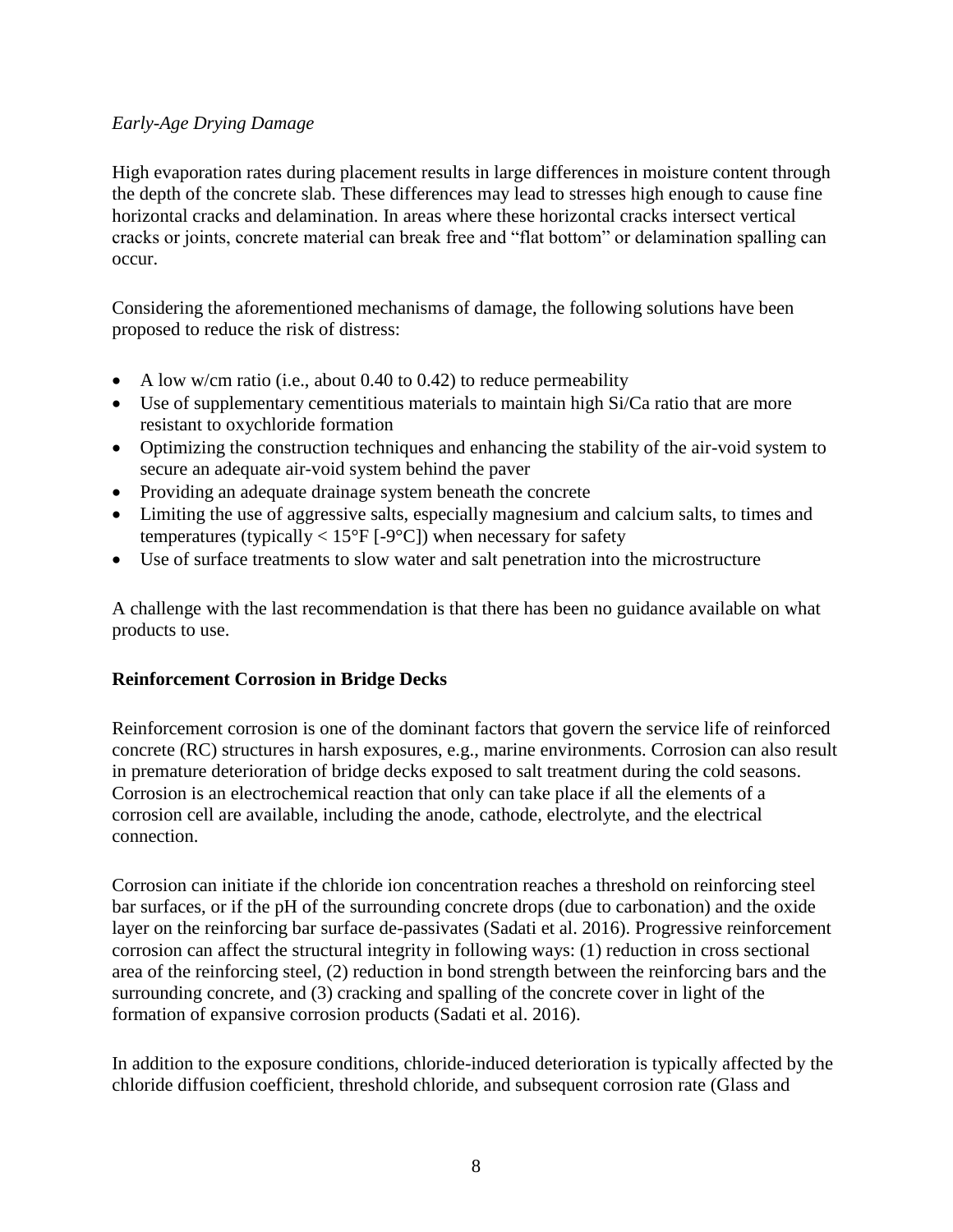Buenfeld 2000). Lowering the rate of chloride ion ingress is a proven methodology for delayed corrosion and elongated service life of reinforced concrete structures.

When chloride ions enter concrete, they may get trapped in bonds with the matrix or continue to be transported within the pore solution, accumulate on the surface of reinforcing bars, and initiate corrosion (Sadati et al. 2017). Being categorized as physical or chemical, chloride binding in concrete is defined as the interaction between the chloride ions and the matrix. Given the fact that unbound free chloride ions are able to move toward the rebar in concrete, the rate of chloride ingress and service life of RC structures may be affected by the binding capacity of the matrix (Khan et al. 2016).

Adsorption of chloride ions to the hydration products, including calcium silicate hydrate (CSH), calcium aluminate hydrate (CAH), ettringite, and monosulfate accounts for the physical binding in concrete (Luo et al. 2003, Hirao et al. 2005). However, ions can also take part in reactions with alumina-bearing phases of cement  $(C_3A$  and  $C_4AF$ ), which result in chemical binding. Reaction with C<sub>3</sub>A produces calcium chloroaluminate hydrate  $(C_3A\ CaC_2\ 10H_2O)$ , usually regarded as Friedel's salt. Reaction with C<sub>4</sub>AF leads to calcium chloroferrite (C<sub>3</sub>F CaCl<sub>2</sub> 10H<sub>2</sub>O) production. The former is usually reported to play the major role in the chemical binding process (Cheewaket et al. 2010).

Chloride ion concentration, cement composition and content, supplementary cementitious material (SCM) type and content, w/cm ratio, and curing conditions are considered to be some of the main factors affecting the binding capacity (Andrade et al. 2015). Given the fact that Friedel's salt will not be stable at low pH values, variation in pH of the pore solution due to such effects as carbonation can also affect the chloride binding (Kobayashi et al. 1989, Suryavanshi and Swamy 1996). Similar behaviors were also reported by Anstice et al. (2005) who reported an increase in the concentration of free chloride ions in  $CO_2$ -enriched environments. Such a mechanism can increase the depth of chloride ion migration and enhance the corrosion risk as reported by Eto et al. (2014) and Kuosa et al. (2014).

# <span id="page-18-0"></span>**Use of Surface Treatments for Enhanced Concrete Durability**

As stated earlier in this report, the review of existing literature, both in joints and in a bridge deck, indicates that all mechanisms of damage are correlated with ingress of fluids into concrete. The use of high-performance concrete mixtures prepared with SCMs, suitable aggregate sources, water reducing agents, and air entrainment is considered the most effective means of securing long-term durability of concrete materials in harsh exposures. With the use of such highperformance mixtures, significant improvements have been made in in enhancing the service life of concrete elements. However, even though beneficial, such approaches may not be sufficient for the most severe applications and exposure situations.

Surface treatment can be considered an additional measure for protection of concrete against ingress of deteriorating substances, e.g., chloride ions and moisture. Concrete sealers can be divided to three main categories based on their mechanism of action as shown in [Figure 4.](#page-19-0)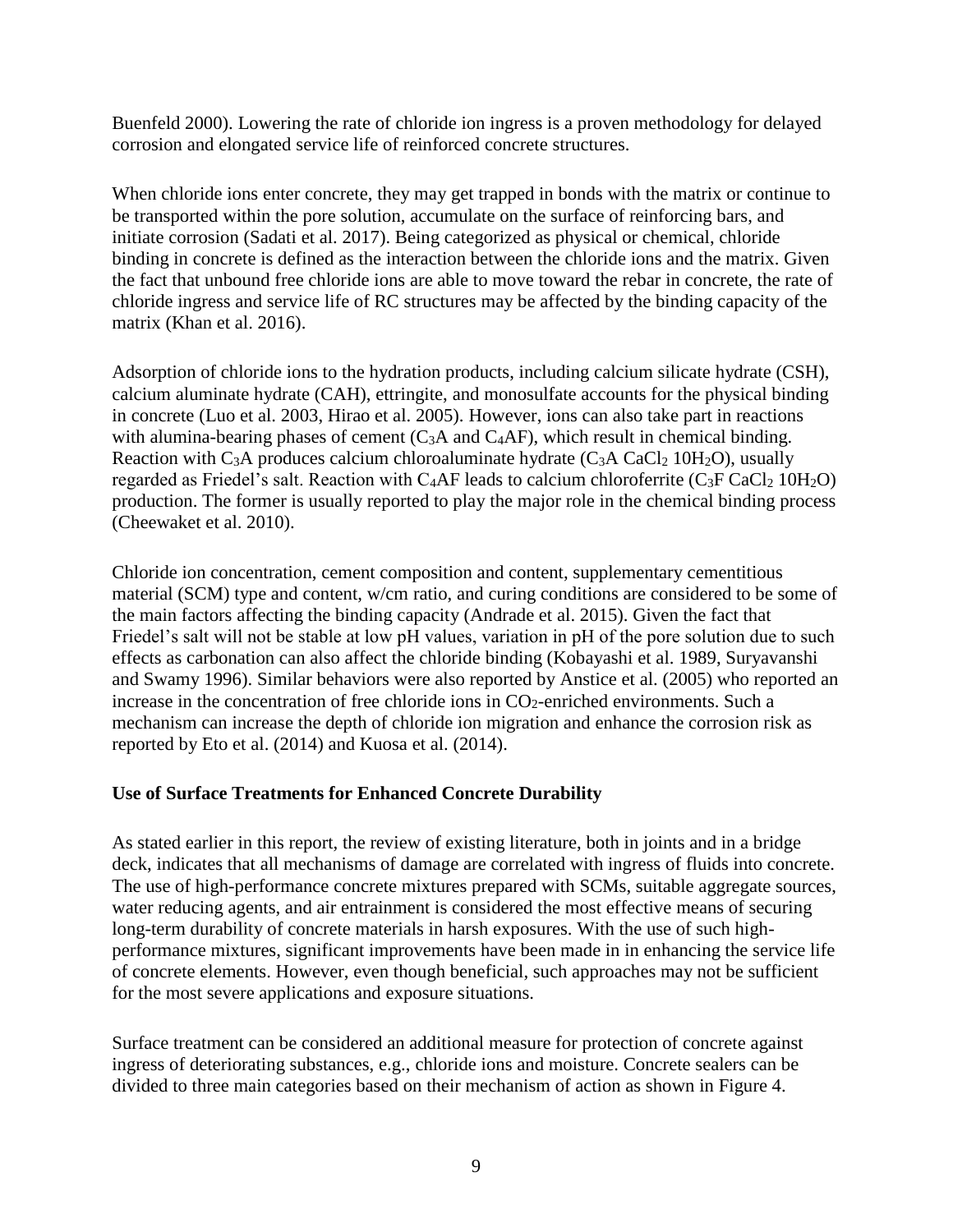



**Figure 4. Concrete sealers based on mechanism of action**

- <span id="page-19-0"></span>• *Water repellents:* These sealers penetrate into the concrete pores and coat the pore walls, rendering them hydrophobic. In turn, water and any ions it contains cannot penetrate the pores, but gases and vapors can.
- *Pore blockers:* Sealers with a viscosity sufficiently low to allow penetration into the concrete pores will seal the pores while leaving little or no measurable coating on the exterior surface of the concrete.
- *Barrier coatings:* These coatings are too viscous to penetrate inside the concrete pores, but they form a thick barrier layer on the surface that blocks the pores.

Several studies have demonstrated the positive effects of surface coatings on the durability of concrete structures. Moradllo et al. (2012) and Sadati et al. (2015, 2017) reported extended time to corrosion initiation and longer service life of marine reinforced concrete structures protected with a variety of surface barriers, including polyurethane, aliphatic acrylic, bitumen and rubber emulsion, and polymer-modified cementitious coatings. However, given the potential influences on skid resistance, barrier coatings may not be considered the best candidates for pavement surfaces and bridge decks.

Barrier coatings are also vulnerable to premature failure due to abrasion damage under traffic loading. Moreover, it is reported by Wright et al. (1993) that the enhanced internal hydraulic pressures during freeze and thaw cycles in coated concrete specimens can accelerate the damage in concrete elements exposed to subzero environments. Therefore, use of surface treatments that facilitate the breathability seems to be necessary. Pore liners, also known as penetrating sealers, can be considered an effective means for treating concrete surfaces in rigid pavement construction and bridge deck applications.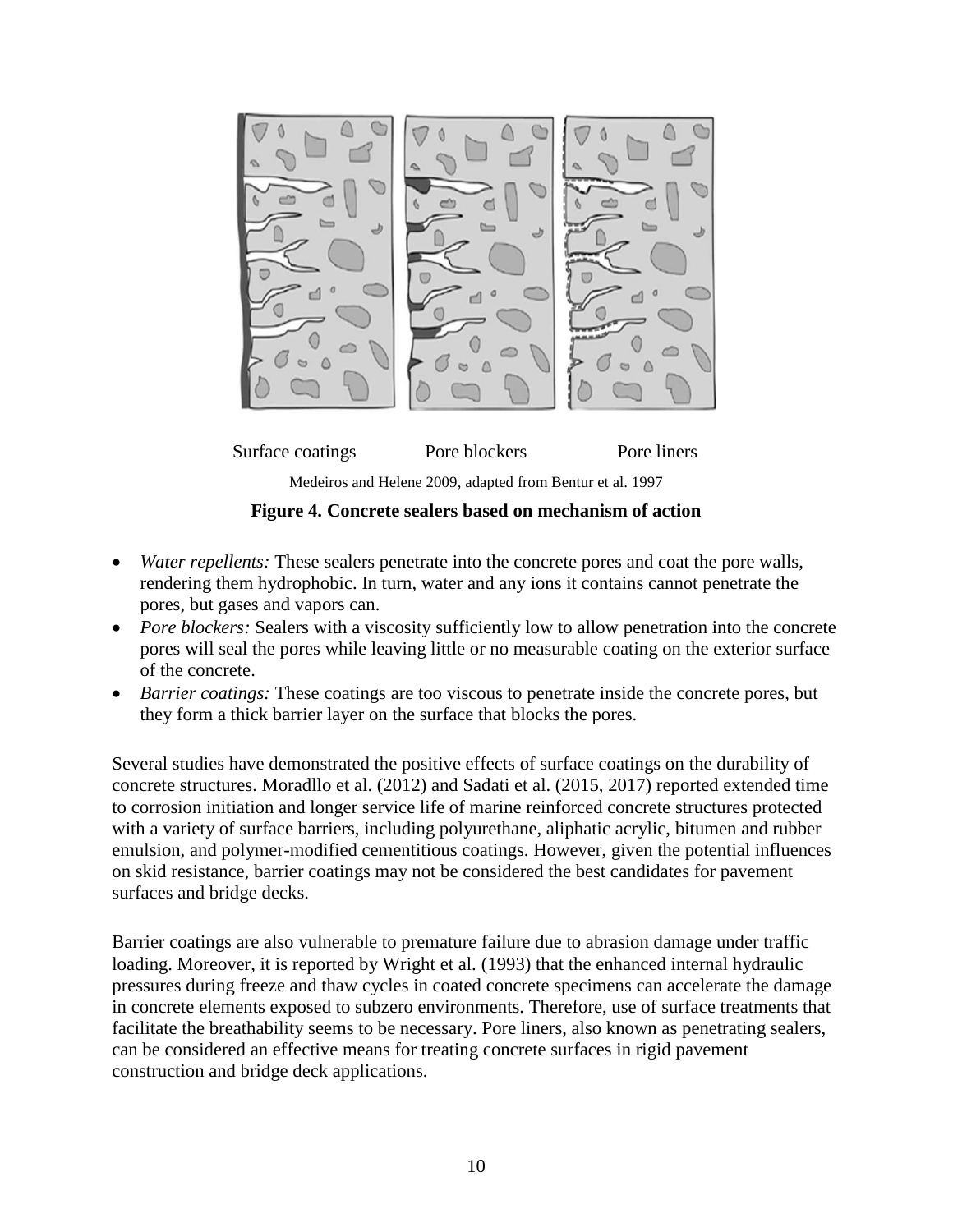The capillary suction, earlier introduced as the main mechanism of transport in atmospheric exposures, is considered to be a function of the surface tension of the liquid and its contact angle with a pore as demonstrated in equation (2) (Liu and Hansen 2016):

$$
\Delta P = \frac{2\sigma \cos \theta}{r} \tag{2}
$$

where  $\sigma$  is the surface tension of the wetting liquid,  $\theta$  is the contact angle, and  $r$  is the pore radius.

Given a contact angle of lower than 90°, capillary suction can occur spontaneously and in the form of an attraction between the liquid molecules and the porous substrate. This leads to a capillary rise and a concave meniscus as depicted in [Figure 5.](#page-20-0)



Liu and Hansen 2016, © 2016 Elsevier Ltd. All rights reserved.

# <span id="page-20-0"></span>**Figure 5. Contact angle, meniscus formation, and capillary suction with (right) or without (left) a pore liner**

In the case of a treated substrate where capillary pores are lined with a hydrophobic sealer, such pressure differences will be reversed and extra energy will be required for moisture penetration (Liu and Hansen 2016).

A wide range of sealers are being used for concrete protection. Concrete sealers can be used on both fresh concrete and old concrete that is already in service. The sealer families listed in [Table](#page-21-0)  [1](#page-21-0) are among those most commonly used.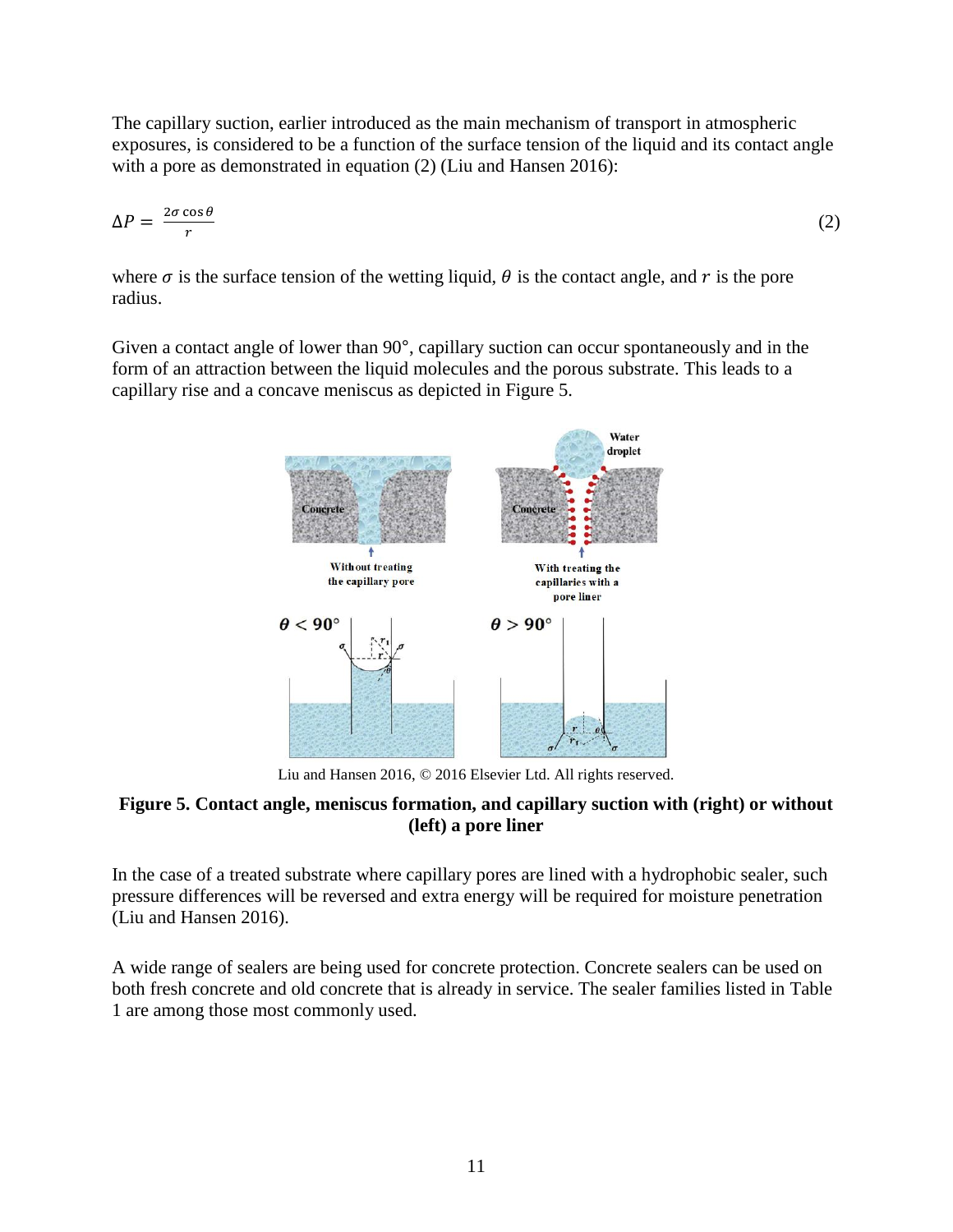| <b>Sealer family</b>               | <b>Mechanism of action</b>                 | <b>Description</b>                            |
|------------------------------------|--------------------------------------------|-----------------------------------------------|
| Silanes, siloxane, and siliconates | Water repellent                            | Silicon based, react with hydration products  |
| Epoxies                            | Pore blocking or barrier coat <sup>i</sup> | Thermoset polymers                            |
| Gum resins and mineral gums        | Pore blocking                              | Synthetic or natural viscous hydrocarbons     |
| Linseed oil                        | Pore blocking                              | Vegetable oil                                 |
| <b>Stearates</b>                   | Water repellent                            | Soaps or metallic salts from fatty acids      |
| Acrylics                           | Pore blocking or barrier coat if           | Polymers or copolymers of acrylic acid        |
| Silicates and fluosilicates        | Pore blocking                              | Silicon based with no organofunctional group  |
| Urethanes and polyurethanes        | Pore blocking or barrier coat iii          | Reactive resins                               |
| Polyesters                         | Pore blocking or barrier coat iii          | Synthetic resins                              |
| Chlorinated rubber                 | Pore blocking or barrier coat iv           | Chlorinated polyisoprene                      |
| <b>Silicones</b>                   | Water repellent                            | Silicon based with two organofunctional group |
| Vinyls                             | Pore blocking or barrier coat iii          | Polymers of acrylic and methacrylic acid      |

#### **Table 1. Most popular sealer families and their mechanisms of action**

<span id="page-21-0"></span><sup>i</sup> Acting as pore blocker when less than 50% active ingredient

ii Pore blocking if solvent based, barrier coating if water based or high molecule weight

iii Pore blocking if diluted and barrier coat if not diluted

<sup>iv</sup> Mainly barrier, but can be pore blocker if too diluted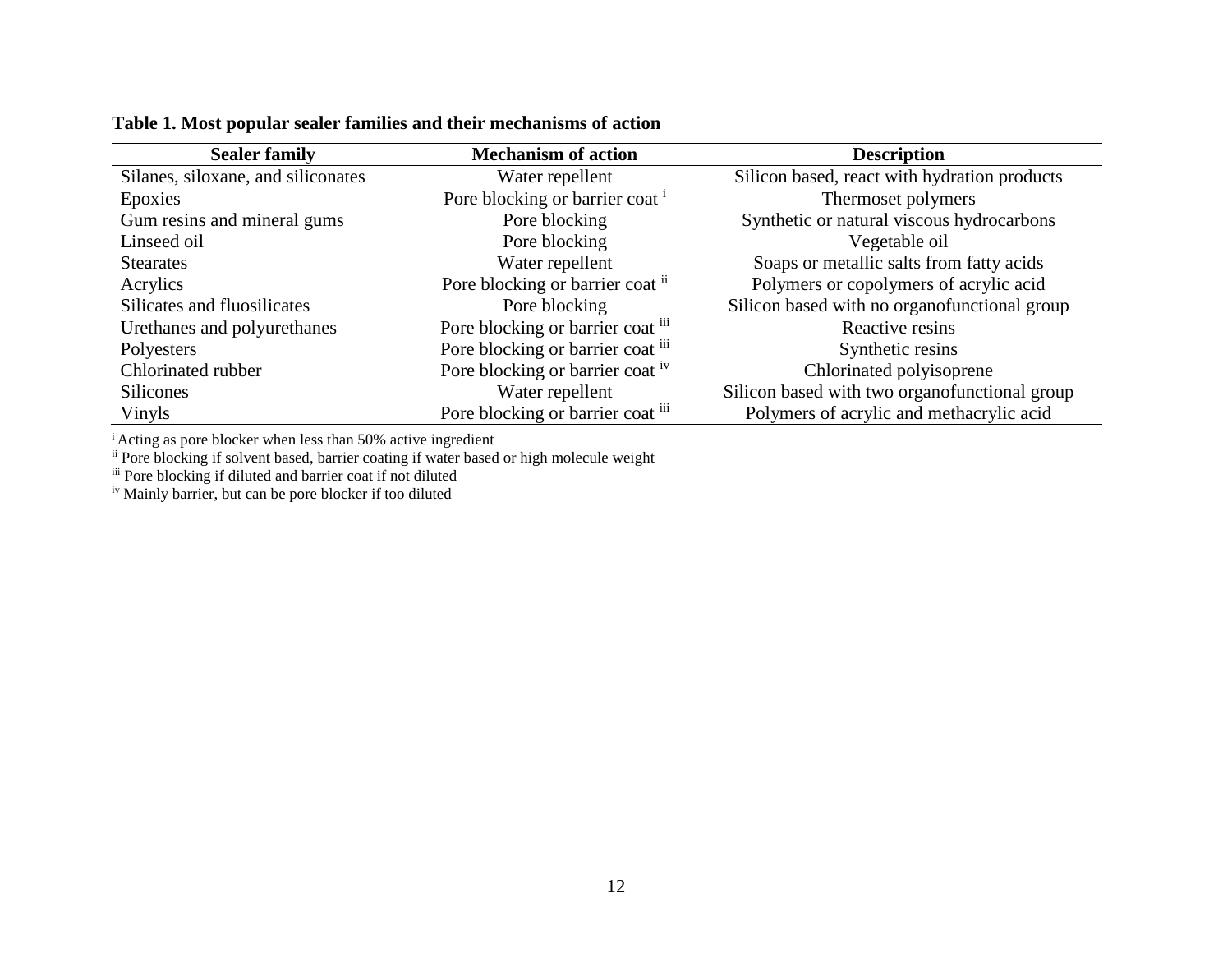#### <span id="page-22-0"></span>**Historical Performance of Penetrating Sealers**

#### *Silane, Siloxanes, and Siliconates*

Silanes, siloxanes, and siliconates are chemically classified as organosilicon compounds. All three are sourced from chlorosilane (see [Figure 6\)](#page-22-1) and have three silicon functional groups and one organofunctional group (Christodoulou et al. 2013).



Cady 1994, NCHRP

#### <span id="page-22-1"></span>**Figure 6. Chlorosilane is the raw material used for production of silanes, siloxanes, and siliconates**

Silanes, siloxanes, and siliconates molecules bond to the silicates structures of the hydrated cement paste (substrate) and also to each other by means of the silicon functional groups. The exposed organofunctional groups, on the other hand, provide a hydrophobic layer on the pore walls (Cady 1994, Christodoulou et al. 2013). The formed water repellent layer avoids penetration of liquid water (and the ions dissolved in it) into concrete, while enabling passage of water vapor and other gases.

Silanes and siloxanes are more commonly used as concrete sealers compared to the siliconates (Basheer and Cleland 2006). However, the efficiency of these treatments tends to degrade over time due to exposure to ultraviolet light, physical abrasion, weathering, and alkaline attack of the hydrophobic molecules, i.e., breakdown of silicon bonding by the alkalinity of the pore solution (Moradllo et al. 2016).

Dang et al. (2014) investigated the effect of two alkyltrialkoxy silane-based sealers on durability of concrete designated for bridge decks. The authors reported improvements in abrasion resistance, which was attributed to the formation of a strong surface layer in light of reactions between the silicates and portlandite. Sorptivity tests according to ASTM C1585 indicated significant reduction in initial absorption rate, highlighting the reduced capillary suction with use of silanes. Significant reduction in mass loss due to deicing salt scaling was observed for the treated samples. Gas permeability was similar to that of the control sample without any surface treatments. The use of silane-based sealers also increased the contact angle of the water in comparison with the control specimen.

Christodoulou et al. (2013) investigated the long-term in situ performance of reinforced concrete structures impregnated with silane. The incorporated sealer was a water-based alkyl alkyloxi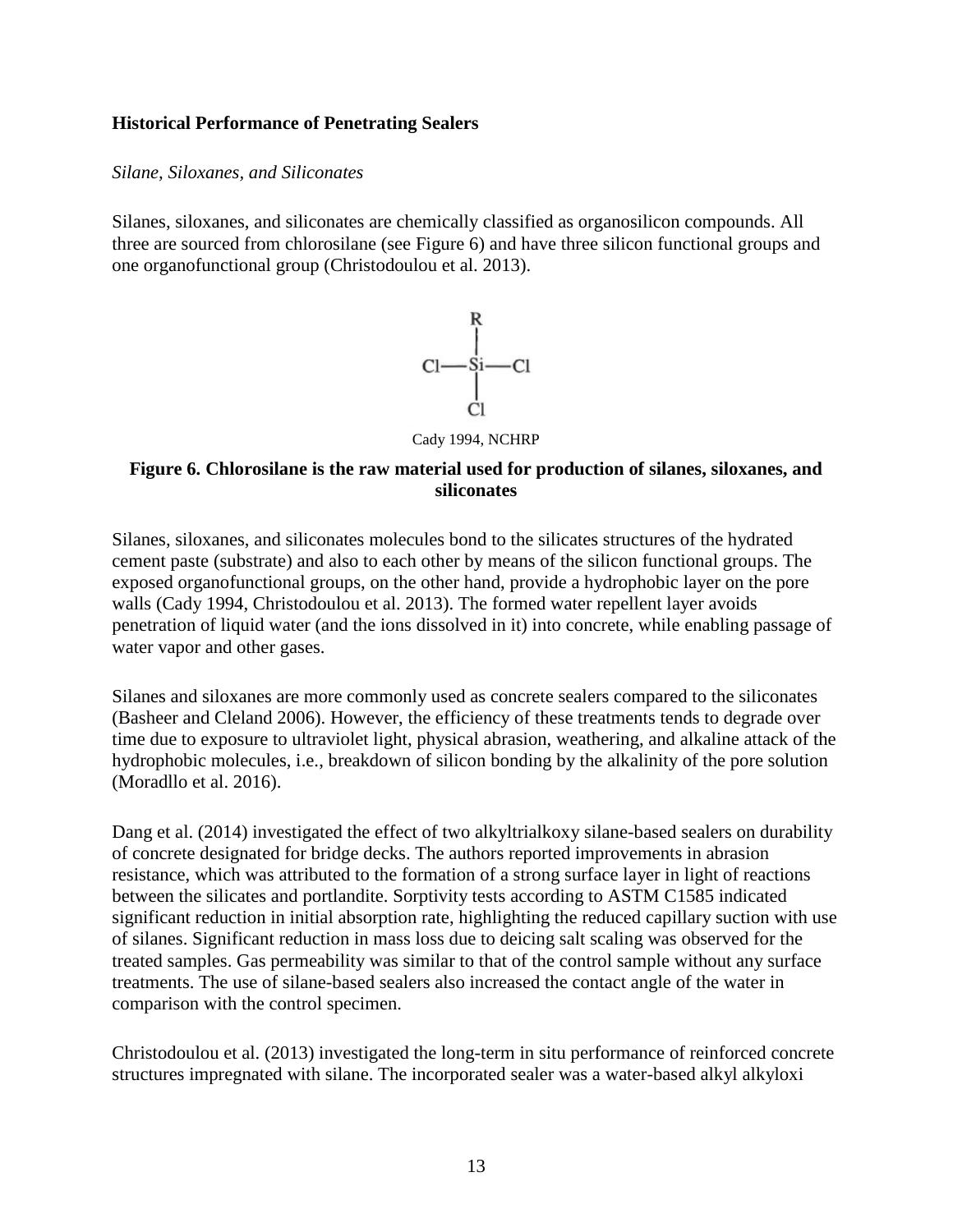silane with 20% active ingredient, applied at a rate of  $0.074 - 0.123$  gal/ft<sup>2</sup> (3–5 l/m<sup>2</sup>) using a brush.

The study involved an examination of 32 concrete cores extracted from 8 reinforced concrete bridge supporting cross beams. The beams were treated with silane within 12 to 20 years before taking the core samples. The cross beams were in service for 23–31 years before sealer application. The specimens were tested for water absorption in accordance with BS EN 13057 (2002). Results were compared to the data obtained from testing 16 cores extracted from 4 similar elements, but not treated with sealers.

The authors indicated a residual protective hydrophobic effect by the silane treatment, even 20 years after sealer application. In almost all examined samples, it was observed that the younger sealers outperformed the older ones, exhibiting a time dependent performance for silane (Christodoulou et al. 2013).

Basheer and Cleland (2006) investigated the effect of silane and siloxane sealers on F/T durability. The study involved one alkyl trialkoxy silane and one oligomeric siloxane. The silane was used at two active ingredient levels of 40% and 100% in ethanol and the siloxane was undiluted. Silane was applied in a rate of  $0.008$  gal/ft<sup>2</sup> (0.33 l/m<sup>2</sup>) and siloxane was applied at rate of 0.005 gal/ft<sup>2</sup> (0.22 l/m<sup>2</sup>), both 10% higher than the minimum recommended dosage by the producer. The treatments were applied in two coats, with a six-hour interval between the coats. The treated slabs were cured at  $68^{\circ}F(20^{\circ}C)$  and a  $55\pm5\%$  relative humidity (RH) for seven days. Results indicated improvement in F/T performance in terms of resistance to scaling while exposed to deicing solution or deionized water. Moreover, an increase in penetration depth of the sealer proved to be effective in increasing the protection level.

Liu and Hansen (2016) investigated the effect of silane-based water repellents on F/T durability of concrete. Two sealers were used, one with 40% active ingredients and the other one with 100% active ingredients. Specimens from a laboratory investigation exhibited an increase in contact angle between water and the treated concrete surface, as presented in [Figure 7,](#page-24-0) followed by significant reduction in sorptivity and moisture uptake.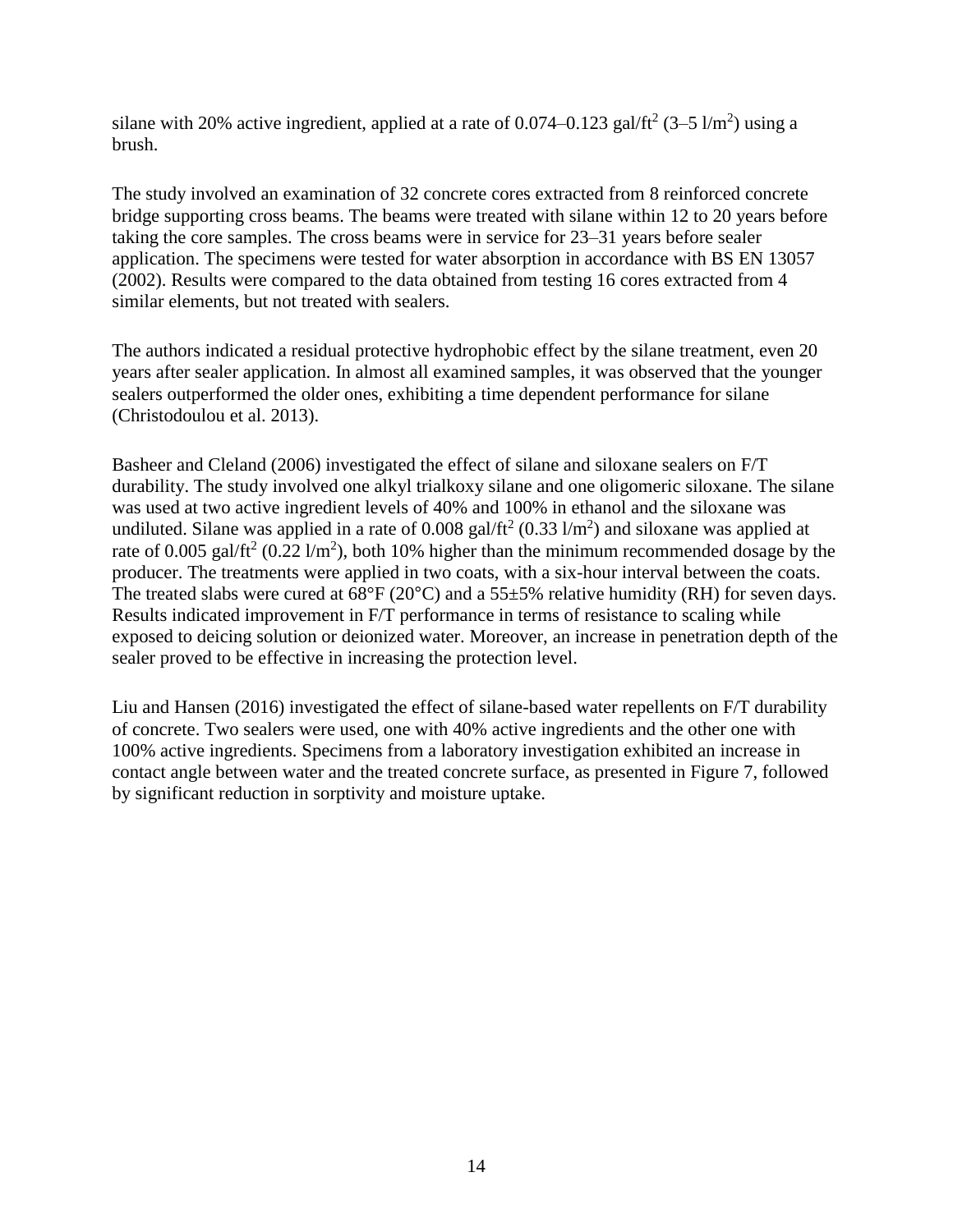

Liu and Hansen 2016, © 2016 Elsevier Ltd. All rights reserved.

#### <span id="page-24-0"></span>**Figure 7. Increase in contact angle due to the hydrophobic effect of silane with 40% active ingredient showing untreated control sample (top row) and silane-treated concrete (bottom row)**

Results obtained from testing the laboratory and field specimens indicated the positive effect of silane treatment on scaling resistance of the concrete with a high w/cm ratio exposed to deicers. However, the authors reported that the silane treatment failed to protect the concrete with an inadequate air-void system against bulk moisture uptake and internal distress caused by F/T cycles.

Moradllo et al. (2016) investigated the field performance and effective life of silane-based water repellents applied on bridge decks in Oklahoma. The study summarized data obtained from testing 360 concrete cores, extracted from 60 bridges in service for 6 to 20 years. The authors employed a visual technique, based on staining the split cores to determine the depth of sealer penetration as shown in [Figure 8.](#page-25-0)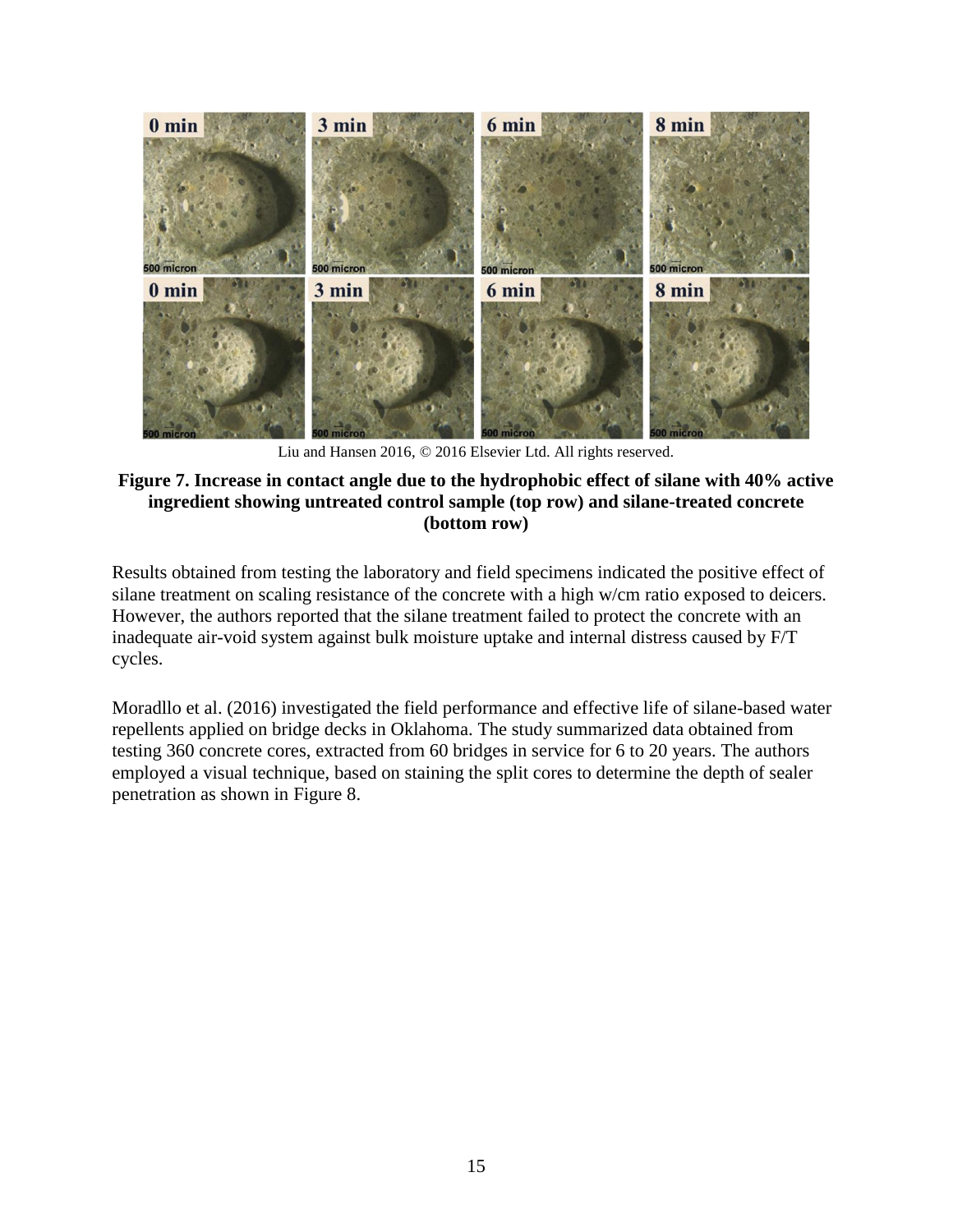

before ponding ponded in dye ponded in oil Moradllo et al. 2016. © 2016 Elsevier Ltd. All rights reserved.

# <span id="page-25-0"></span>**Figure 8. Staining technique incorporated by Moradllo et al. (2016) to investigate the depth of silane-based sealer penetration into bridge deck concrete showing cores treated with silane (top row) and specimens without any treatment (bottom row)**

A time-dependent efficiency was reported by the authors, where 100% of the sealers younger than 12 years old exhibited a penetration depth of greater than 1/8 in. (3.2 mm) as the minimum requirement. This was reduced to 68% in the case of sealers applied over 15 years before testing, and further reduced to 16% for sealers between 17 and 20 years old. The authors also reported similar silane thickness for the travel lane and the shoulder areas, indicating minimal degradation due to abrasion. More importantly, fewer than 5% of the investigated samples exhibited deterioration of silane at the concrete surface, indicating minimal damage caused by ultraviolet light and weathering. The reduction in overall thickness of the silane layer over time, however, was reported to be mainly due to the interaction with the alkaline pore solution.

In addition to observed deterioration from the bottom from attack of the high pH, the researchers also observed the lack of sulfate in the surface, silane layer (Ley et al. 2011). The sulfate-bearing phases including ettringite and monosulfate had been dissolved and migrated or forced out completely where silane was present.

A research study led by the South Dakota DOT evaluated two types of sealers for enhancing the joint durability. The investigated sealers were a siloxane-based and a silane-based product. The results obtained from a laboratory investigation indicated the efficiency of the incorporated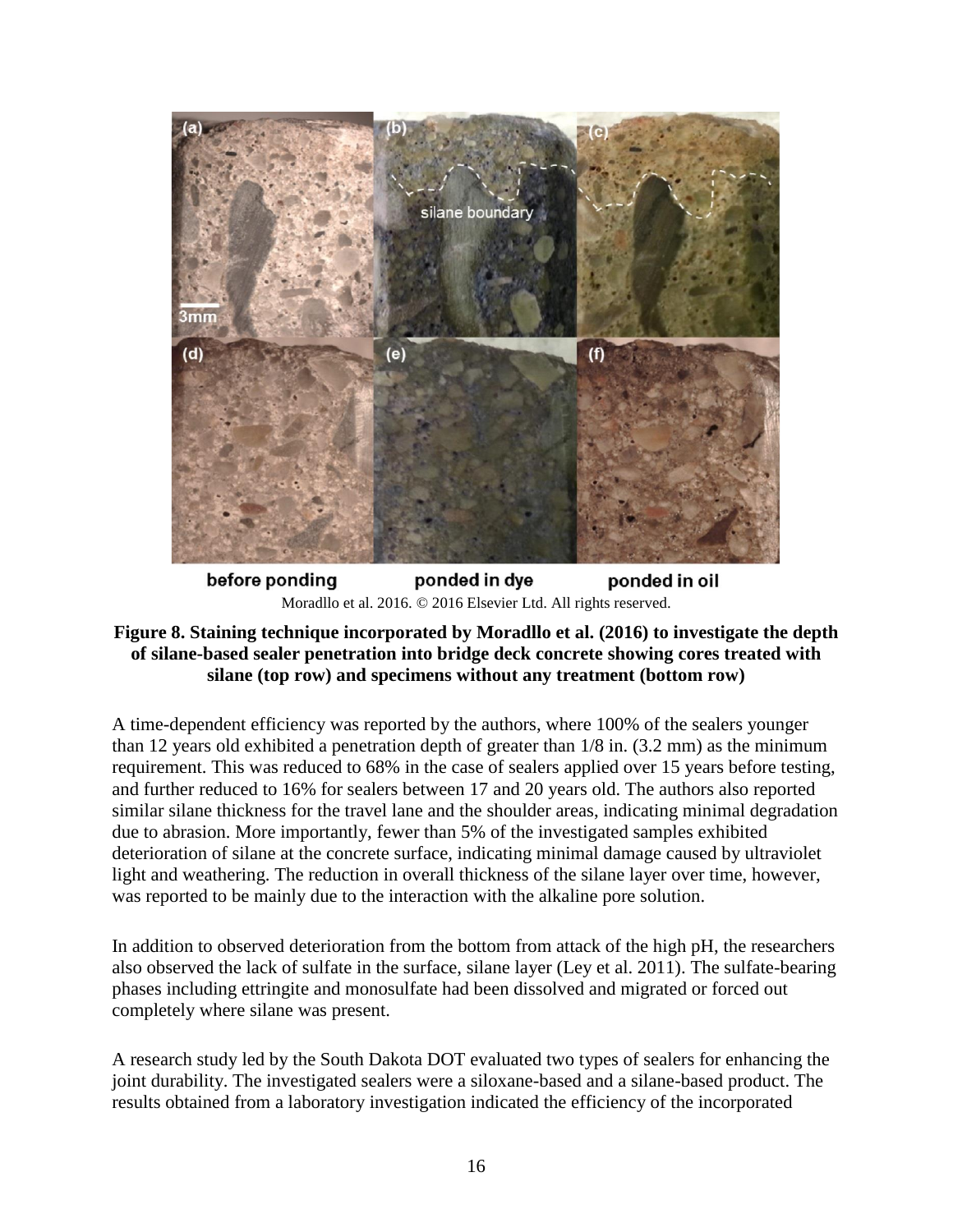materials in reducing the moisture transport and degree of damage caused by the deicing chemicals (Sutter et al. 2008).

Research at the Minnesota DOT (MnDOT) MnROAD facility investigated the effect of silaneand siloxane-based sealers on chloride ion ingress into joints of existing pavements. Results obtained by the authors indicated no significant difference between the properties of the treated and reference joints during the two-year study window (Sutter and Anzalone 2016).

Mostafa and Sanders (2018) conducted a study on sealers to enhance scaling resistance of Nevada bridge decks. The testing included chloride ion intrusion (AASHTO T 259/260), F/T resistance (ASTM C666), rapid chloride ion permeability (ASTM C1202), and salt water absorption (Pfeifer and Scali 1981 with NCHRP 244 Series II). Overall, the authors indicated that silane sealers performed better than the siloxanes sealers, and water-based sealers performed better than the solvent based sealers. Sealers with chemical family of alkylalkoxy silane performed better than all the other sealers, and it was recommended to use a sealer of alkylalkoxy silane and a water-based sealer.

# *Soy Methyl Ester (SME)*

Soy methyl esters (SMEs) consist of plant oils made from long-chain fatty acids, esterified to a methyl group. SME is a derivation of soybean oil, which has a different chemical composition and structure after esterification from the original oil. SMEs are nontoxic and biodegradable products. The potential for water repellency and reduction in fluid transport in concrete, stemmed from the hydrophobic nature of the SMEs, makes them suitable candidates for use in the construction industry. Contrary to soybean oil, the SMEs can act as desirable solvents for synthetic polymers. Polystyrene (PS) and polyvinyl chloride (PVC) can be dissolved in SMEs to produce SME-polymer combinations with properties tailored for specific applications. Alterations in such fluid properties as viscosity and facilitating the deposition of PS in concrete pores are among these modifications. The addition of PS is shown to increase the viscosity of SME-PS mixtures, exhibiting a gradual increase with up to 10% PS addition and a significant jump afterward (Coates et al. 2009). The increase in viscosity is believed to be due to the entangling of the long chain-shaped molecules of PS.

Coates et al. (2009) investigated the feasibility of using SME with 1%, 5%, and 10% PS additions as penetrating sealers. Mortar samples were used for evaluating the effect of SME-PS combinations on water absorption. Both horizontal and vertical surfaces were investigated. The results indicated up to 85% and 93% reduction in total water absorption when between 0.005 and 0.008 oz/in<sup>2</sup> (0.020 and 0.036  $g/cm<sup>2</sup>$ ) of sealer was applied on flat surfaces. The authors also ponded the notch prepared on hardened mortar specimens to simulate the impregnation of the vertical surfaces, e.g., pavement joints. A solution of SME with 5% PS was used on an oven-dry surface and allowed to penetrate for 48 hours. X-ray measurements indicated no detectable penetration of water into the treated specimens, while a moisture penetration depth of 0.3 in. (8 mm) was detected for reference specimens after two hours.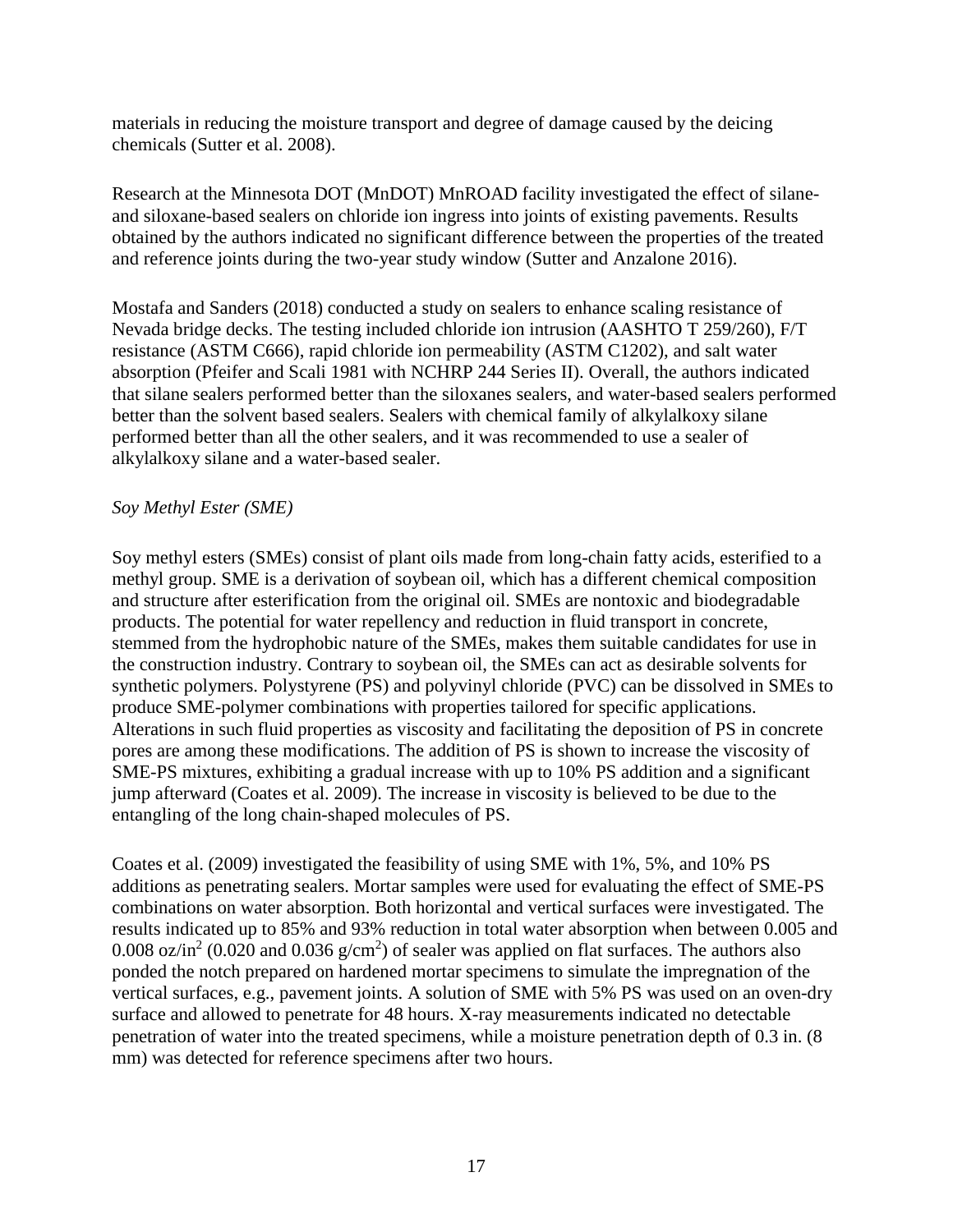Golias et al. (2012) have also investigated the performance of SME-PS as concrete sealer. A SME with 5% PS was compared to two other sealants in this study; (1) a solvent-based alkylalkoxysilane sealer (SBS) with greater than 50% active ingredients, which is actually a solution of silane in isopropanol solvent, and (2) a water-based alkylalkoxysilane penetrating sealer containing 40% silane, which is actually an emulsion of silane in water.

Sample conditioning similar to that prescribed for ASTM C1585 sorptivity test was employed by Golias et al. (2012) to investigate the depth of SME-PS penetration at different levels of relative humidity. Results indicated a sharp decrease in the rate of SME-PS absorption into concrete as a function of the increase in ambient RH from 50% to 80%.

Results also indicated superior performance of SME-PS treated specimens compared to the reference and SBS treated concrete, which failed after exposure to rapid F/T cycles. It was reported by the authors that, when silane-bearing sealants are used, the carrier solution will eventually evaporate, leaving behind a layer of the protective silane membrane on the specimen surface. Thermal deformations imposed during F/T cycles can lead to cracking of the membrane and efficiency loss. However, the SME will not cure or harden, hence not experiencing such thermal stresses. This was further elucidated with testing the treated specimens for water absorption at the end of the F/T cycles. Again, SME treated samples exhibited a desirable performance, with minimal reduction in performance (i.e., minimal increase in sorptivity) due to F/T deterioration (Golias et al. 2012).

# *Linseed Oil*

Being categorized as a vegetable oil, linseed oil is produced from flaxseed and consists of a mixture of organic acid triglycerides. While drying, linseed oil hardens due to oxidative polymerization, a process that is very slow with raw linseed oil. The oil is therefore boiled over mild oxidizers to accelerate the polymerization process while exposed to atmospheric oxygen. Dilution in mineral spirits, kerosene, or Stoddard is considered afterward to reduce the viscosity of the boiled linseed oil. The final product can be used as a concrete sealer (Cady 1994).

Linseed oil sealers were commonly used as anti-scaling compounds and chloride barriers for concrete pavements in the late 1960s. The effect of linseed oil on the compressive strength of concrete has been a concern. It was reported (Cady 1994, Blankenhorn et al. 1978) that linseed oil softens and deteriorates the concrete shortly after impregnation as a result of chemical reaction with free lime. The softening is reported to be temporary and followed by a hardening, which is attributed to the solidification or polymerization of the linseed oil that forms an internal reinforcement system.

Wright et al. (1993) investigated the performance of linseed oil treatment in comparison to a silane and a siloxane system both in laboratory and in field conditions. Depth of sealer penetration was determined for laboratory specimens. Cube specimens measuring 3.0 in. (76 mm) were conditioned at 73°F (23°C) and 50% RH for 14 days before sealer application. This was followed by 45 days of drying with the same conditions as after impregnation with sealers. Cubes were then cut with a dry saw and split samples were immersed in water for 1 min. Depth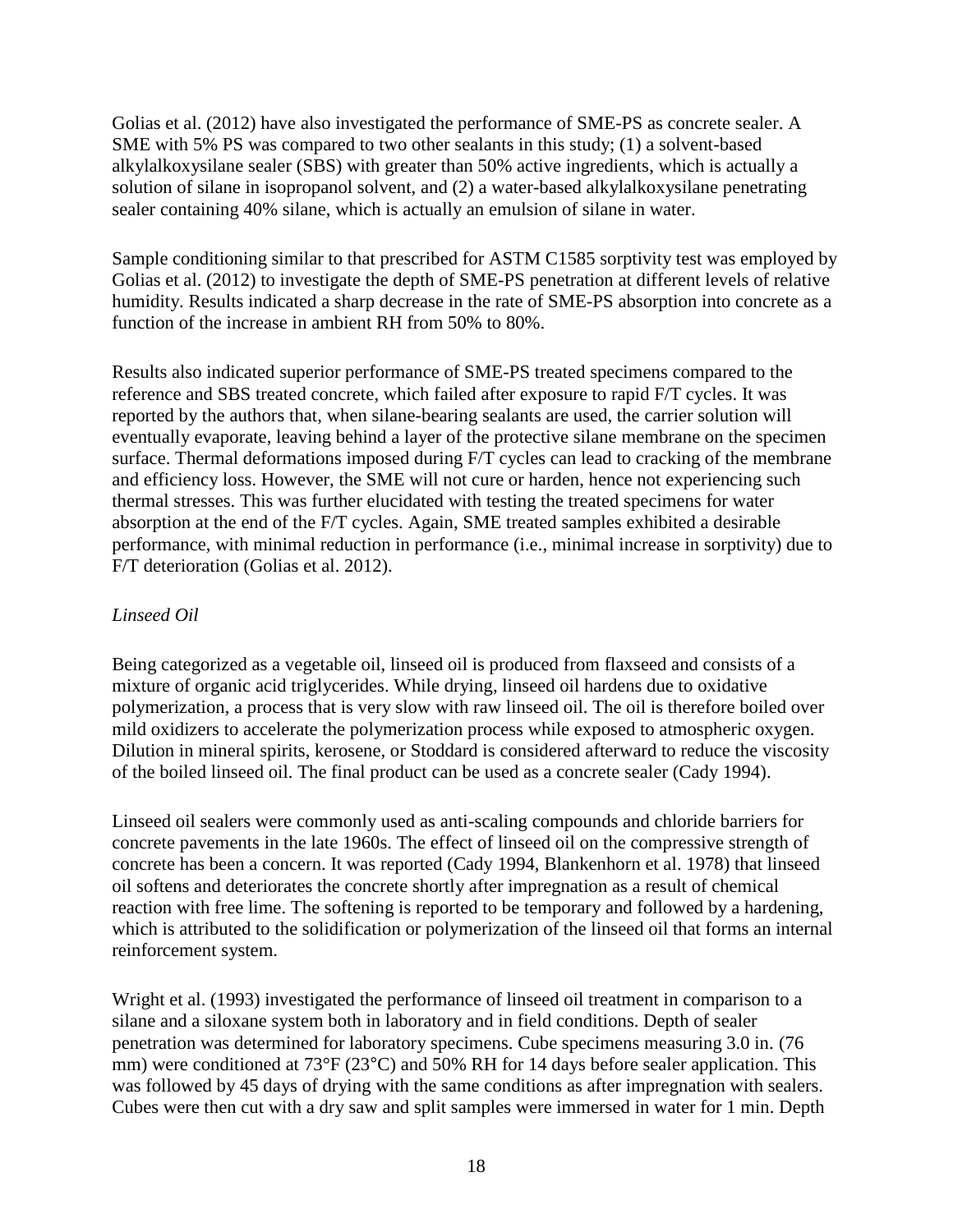of sealer penetration was determined based on the visual inspection and measurements using a digital caliper. Penetration depths of 0.1 in. (2.3 mm), 0.008 to 0.08 in. (0.2 to 2.0 mm), and lower than 0.02 in. (0.5 mm) were reported for the linseed oil, silane, and siloxane, respectively (Wright et al. 1993).

The use of sealers resulted in reduced vapor transmission compared to the reference sample, with the lowest vapor transmission values (rate of moisture evaporation) obtained for the sample treated with linseed oil (Wright et al. 1993). Abrasion of the top 0.02 in. (0.5 mm) of the specimens did not affect the efficiency of the linseed oil sealer against absorption, while significant increase in absorption was observed for silane and siloxane treated samples. Depth of chloride ion penetration, determined according to AASHTO T 259, was also reduced with the use of linseed oil and siloxane. Samples treated with silane exhibited the highest depth of penetration after 90 days of ponding with 4% sodium chloride solution.

The authors reported desirable performance of linseed oil treated concrete against deicing salt scaling regardless of the air entrainment. Moreover, the mass loss due to exposure to rapid F/T cycle was minimized with the use of linseed oil, compared to the maximum values obtained for siloxane treated specimens. This was attributed to better breathability of the linseed oil treated concrete and development of hydraulic pressure in samples treated with siloxane.

The same sealers were also applied to the following pavement surfaces: seven-day-old city street and highway and seven-year-old airfield pavement in Manitoba, Canada. Core samples were extracted from the pavements at different time intervals up to three years after application. The cores were tested for salt-water absorption and chloride ion intrusion. Results indicated a better performance for linseed oil treated samples, compared to those sealed with silane and siloxane. Linseed oil exhibited a uniform quality in terms of reducing the relative salt water absorption for three years. However, a slight increase in chloride ion intrusion at year three was observed for linseed oil treated samples (Wright et al. 1993).

# *Crystalline Waterproofing Products*

Crystalline waterproofing products are argued to be beneficial while used as admixtures or as topical treatments. The silicate-based agents available in crystalline waterproofing systems are reported to react with hydration products to form insoluble crystals that block the concrete pores. Cappellesso et al. (2016) used crystalline waterproofing materials as both admixtures and coatings. The authors reported a reduction in water penetration when crystalline waterproofing was used as a surface treatment for concrete specimens.

# *Chemical and Particle-Based Silicate Materials*

Lithium/sodium silicates and colloidal silica are additional classes of materials that have potential for use as penetrating sealers. Traditionally, these materials are used to densify or harden concrete surfaces for polishing purposes.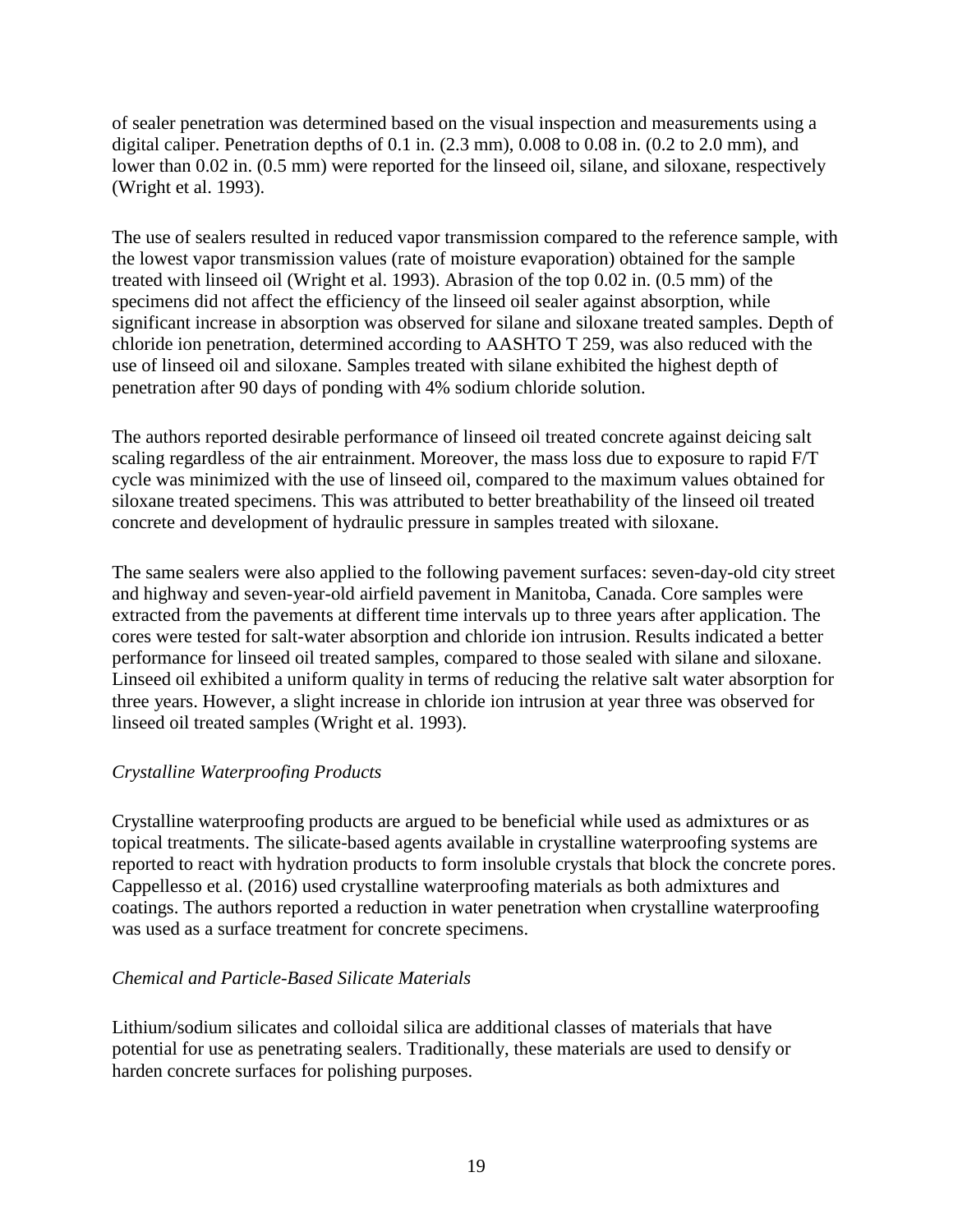Depending on the mass fraction and size of nano-silica, these coatings can fill the spaces between particles and calcium silicate hydrate (CSH) gels to densify the microstructure. The nano-sized or silicate chemicals react with free CH to create additional CSH and reduce permeability (Aggarwal et al. 2015).

Although products exist in the marketplace that suggest benefits as a chemical admixture, fundamentally, CH must be produced before the secondary densification reaction can take place. As a curing method, lithium silicates have not been shown to prevent chloride penetration better than conventional curing techniques (Hajibabaee et al. 2018).

# <span id="page-29-0"></span>**Evaluating Performance of Penetrating Sealers**

For a certain type of sealer, the efficiency can depend on several factors, including the pore structure of the substrate, initial moisture content of the substrate, and surface preparation (Dai et al. 2010). The application process and coating intervals between coats can vary for different products and manufacturers. However, the results obtained during this review suggest the timedependent performance of the sealers and their degradation over time. This highlights the need for proper understanding of different materials and considering re-coating intervals for sealed concrete.

Most laboratory tests seeking to evaluate penetrating sealants are based on measuring their influence on ion penetration, fluid permeability, water sorption, concrete surface abrasion and skid resistance, ability to resist freeze and thaw, and microstructure phase changes.

A review of the existing literature demonstrates the fact that there is no uniform approach for evaluating the performance of concrete sealers. This highlights the need for proper tests for laboratory evaluation of fundamental transport properties that correlate well with the field data. A review of the existing test protocols by neighboring DOTs is underway.

Results of a similar survey on state DOT crack and deck sealing practices conducted by Mamaghani et al. (2007) are summarized as follows:

- **Colorado DOT**: State approved silane sealers are used for bridge decks. However, the DOT is considering avoiding the use of silane or siloxane sealers to reduce the need for reapplication of sealers.
- **Michigan DOT**: Penetrating sealers are used for bridge decks and vertical surfaces. The substrate should be at least 28 days old and surface should be prepared with high-pressure washing. Sandblasting is recommended for new surfaces to ensure removal of curing compound.
- **Montana DOT**: High molecular weight methacrylate (HMWM) is used for sealing deck cracks.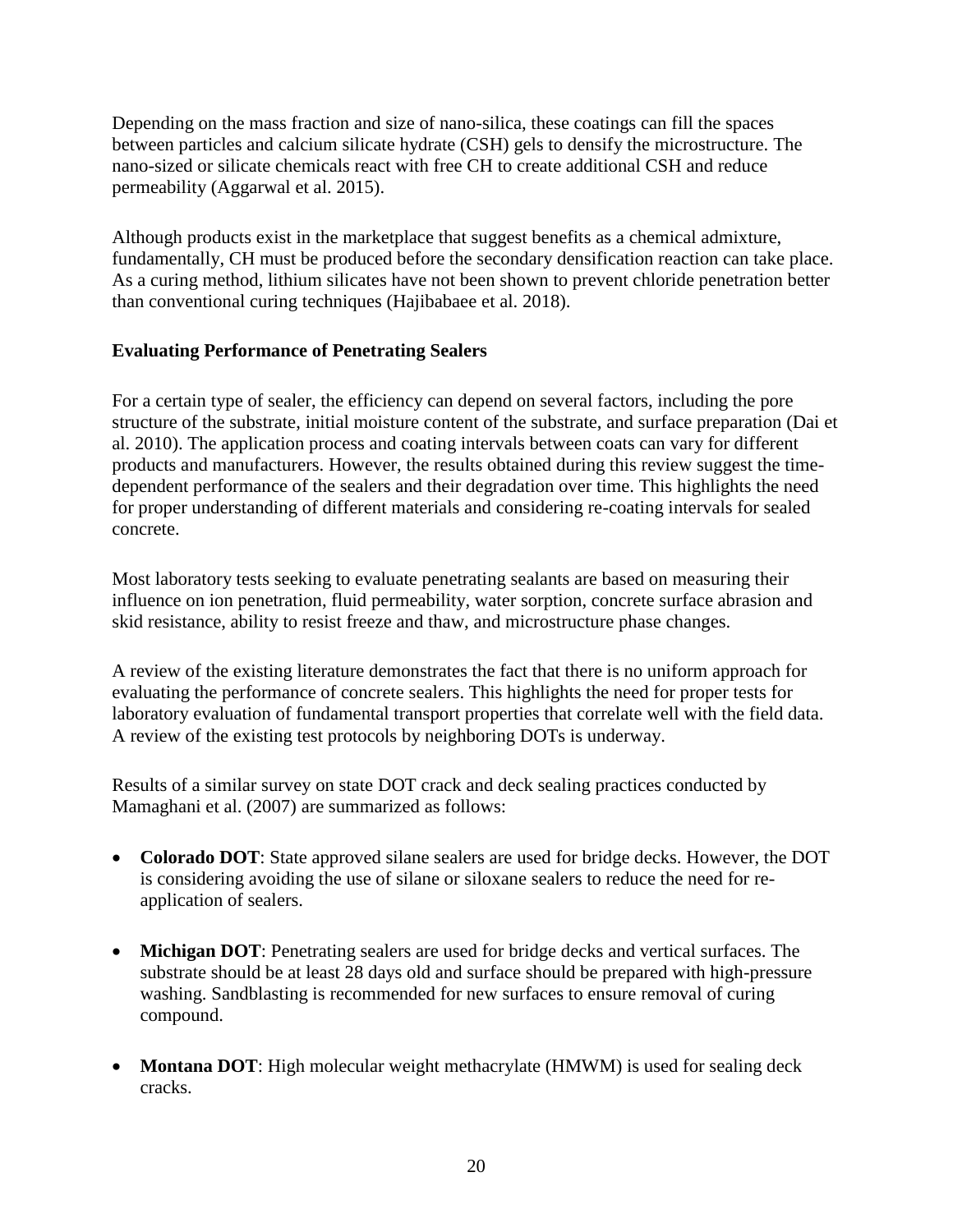- **Nevada DOT**: Linseed oil is used for roadways, with great satisfactory results in reducing the concrete permeability.
- **Ohio DOT**: HMWM is used for treating concrete wearing surfaces.
- **South Carolina DOT**: Monomeric alkyltrialkoxy silane compound with 40% active ingredient mixed with an anhydrous alcohol solvent or mineral spirits is used. A maximum rate of 125 ft<sup>2</sup>/gal (3 m<sup>2</sup>/l) and a minimum depth of penetration of 0.2 in. (4 mm) in deck concrete is required. Performance is evaluated based on the following tests: 1) ASTM D1653 for vapor transmission, with a criteria of minimum 98% in relation to uncoated specimen; 2) NCHRP 244 Series II cube test for accelerated weathering, where weight gain should be limited to 20% of the weight gain observed for uncoated cubes and absorbed chloride should be limited to a maximum of 20% of uncoated cubes (Pfeifer and Scali 1981); and 3) NCHRP 244 Series IV (Pfeifer and Scali 1981) slab test (southern climate), where absorbed chloride should be limited to 10% of the uncoated slabs at the end of 24 weeks.
- **South Dakota DOT**: Bridge deck crack and surface sealing activities is recommended within three to six months after construction and repeated at five-year intervals.
- **Alberta DOT**: The use of penetrating sealers and coating systems with the Alberta DOT goes back to the 1960s. Epoxy coatings, epoxy and acrylic coatings, and silane sealers are used. The Alberta DOT generally considers a four-year interval for sealing their bridge decks.

Results of a research project by the Missouri DOT (Wenzlick 2007) indicated linseed oil as the bridge deck sealer listed in standard specifications for resistance to scaling but not recommending it as a crack sealer. The same report summarizes the following as specifications used by other DOTs:

- **Iowa** (non-riding surfaces): AASHTO T 259, requiring less than 10% chloride ion compared to control sample at  $1/16$  in. to  $1/2$  in.  $(1.6$  mm to  $12.7$  mm).
- **Illinois**: Linseed oil is used for resistance against scaling.
- **Kentucky** (non-riding surfaces): F/T testing for 50 cycles with no visible defects, ASTM D822 for accelerated weathering with slight color change allowed, ASTM B117 for salt spray resistance with no loss of adhesion after 300 cycles, FS TT-P-29 for fungus growth resistance with no growth at 21 days.
- **Tennessee**: AASHTO T 259 with maximum 1.0 pcy at ½ to 1.0 in. (12.7 mm to 25.4 mm) after 90 days of ponding.
- **Arkansas** (Silane or Siloxane): ASTM C642 for absorption with maximum of 1% by weight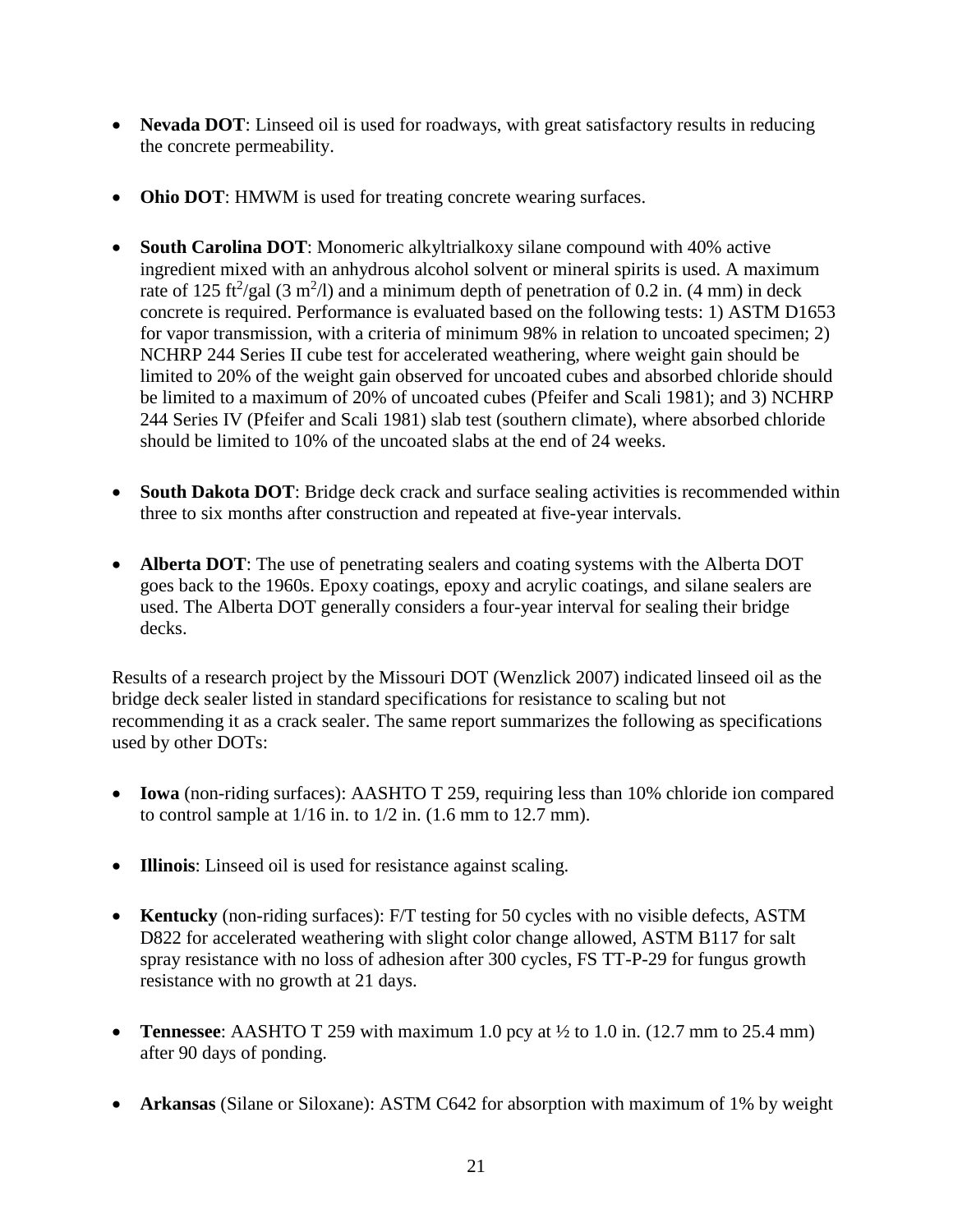at 48 hours and 2% by weight at 50 days, and AASHTO T 259 with maximum 0.76 pcy at ½ to 1.0 in. (12.7 mm to 25.4 mm).

- **Oklahoma**: Absorption testing according to OHD L39 with maximum of 1% by weight after 48 hours and minimum penetration depth of 0.15 in. (3.81 mm) according to OHD L40 test method.
- **Nebraska:** AASHTO T 250 with maximum 0.76 pcy at  $\frac{1}{2}$  to 1.0 in. (12.7 mm to 25.4 mm).
- **Wisconsin**: No sealer specifications at the time, but the following proposals from University of Wisconsin-Madison: AASHTO T 259 with half of the chloride ion penetration compared to control, ASTM C672 with 1 rating lower than the untreated sample.
- **Texas**: Linseed oil or penetrating types of sealers to be applied to concrete surfaces. Following requirements according to DMS81-40: maximum 1% absorption to ensure water repellency and minimum penetration depth of 0.25 in. (6.35 mm). Maximum of 2.25% absorption after 1,000 hours of weathering according to Tex-898-B. Density should not vary by more than 0.05 lb/gal (5.99 g/l) (ASTM D1475) compared to pre-approved sample. Infrared spectrum to match with that of the pre-approved sample according to (Tex-888-B). Gas chromatograph to match with that of the pre-approved sample.
- **Ohio**: Reactive silica is recommended with the following performance criteria: scaling (ASTM C672) to be limited to rating 0 after 100 cycles, ASTM C642 absorption to be limited to 1% after 48 hours and 2% at 50 days. Skid resistance (ASTM E274) not to reduce by more than 10%.

# <span id="page-31-0"></span>**Literature Review Summary and Conclusions**

There is a need to establish a suite of performance criteria to define acceptability of a given product, and a protocol for agencies to evaluate a product submitted for approval. The aim of the proposed work will meet those needs, and this Literature Review helped define the basis of this investigation going forward.

- The bulk of the technical literature agrees on the fact that the incorporation of penetrating sealers offers significant improvements in long-term durability and longevity of the transportation infrastructure.
- Test procedures employed by different DOTs mainly focus on water absorption of an immersed sample, chloride ion penetration after ponding, deicing salt scaling, and sealer penetration depth.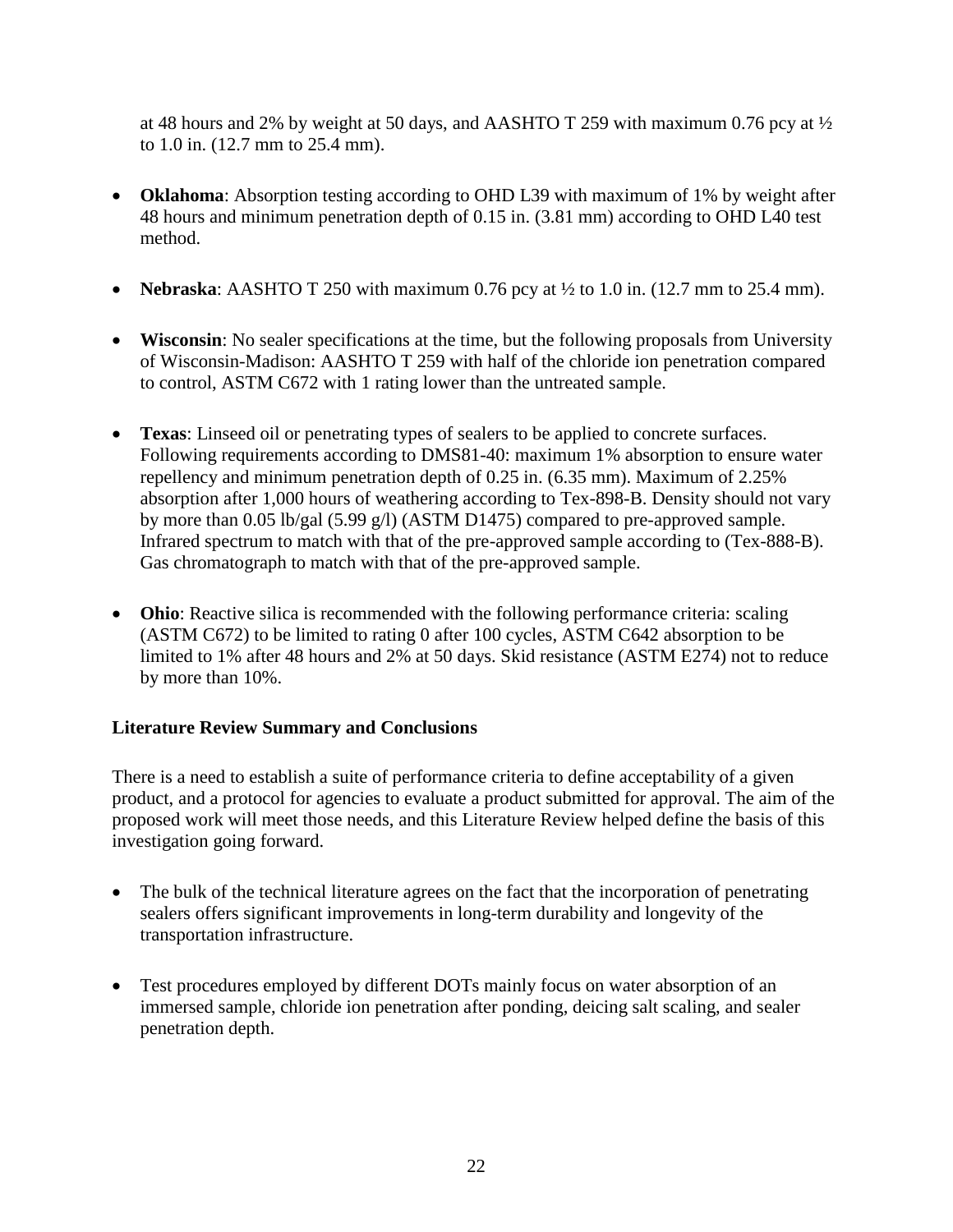- Results obtained through the literature search indicate that the degree of efficiency of the sealers degrades with time, and re-applications are required to ensure durability. The interval, however, may vary depending on the sealer type and extent of weathering.
- A review of the current literature confirms the need for establishing laboratory testing specifications and selection criteria that correlates well with field observations.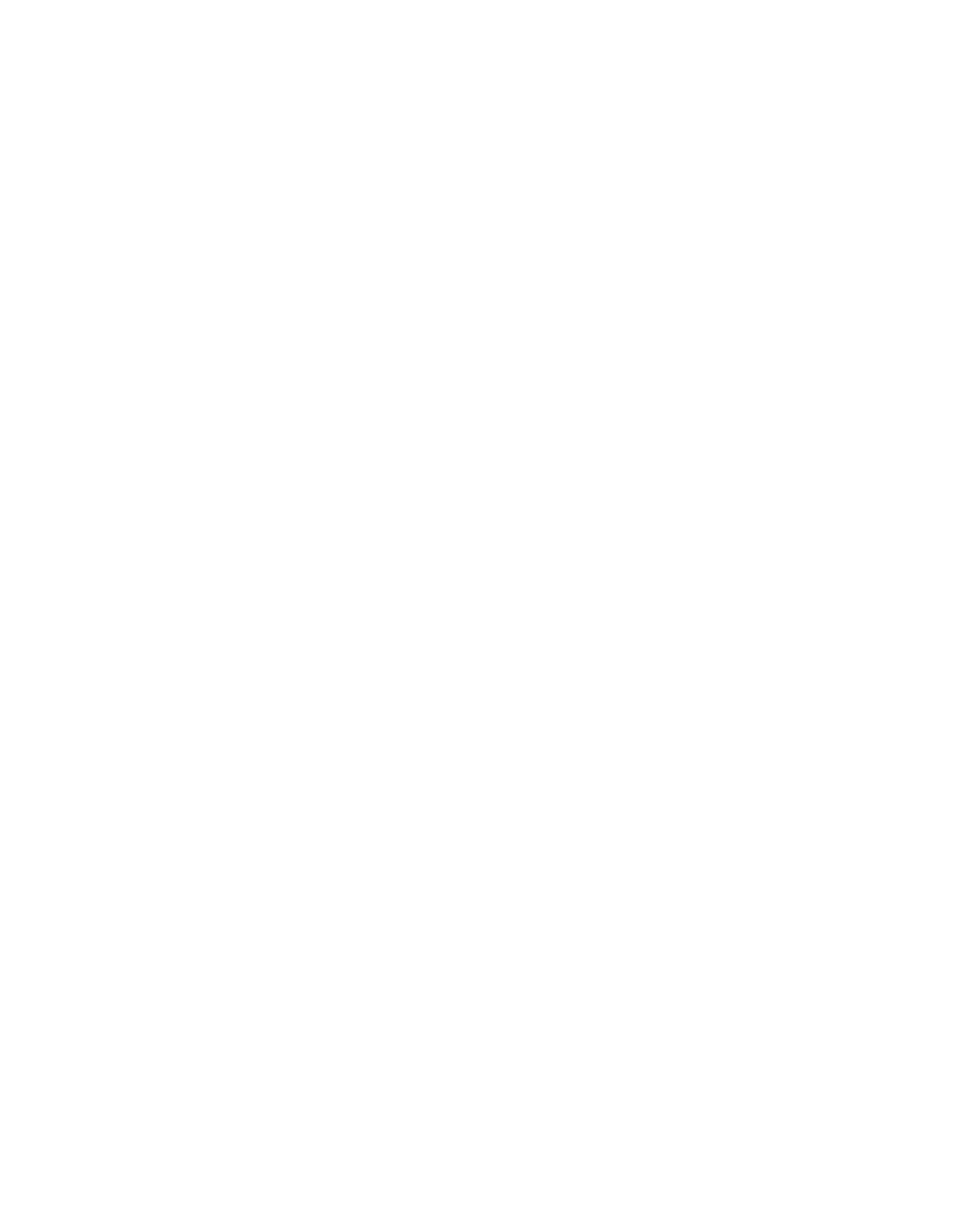#### <span id="page-34-0"></span>**REFERENCES**

- Aggarwal, P., R. P. Singh, and Y. Aggarwal. 2015. Use of Nano-Silica in Cement Based Materials—A Review. *Cogent Engineering*, Vol. 2, No. 1.
- Andrade, C., M. A. Climent, and G. De Vera. 2015. Procedure for Calculating the Chloride Diffusion Coefficient and Surface Concentration from a Profile Having a Maximum Beyond the Concrete Surface. *Materials and Structures*, Vol. 48, No. 4, pp. 863–869.
- Anstice, D. J., C. L. Page, and M. M. Page. 2005. The Pore Solution Phase of Carbonated Cement Pastes. *Cement and Concrete Research*, Vol. 35, No. 2, pp. 377–383.
- Basheer, L. D. J. and Cleland. 2006. Freeze–Thaw Resistance of Concretes Treated with Pore Liners. *Construction and Building Materials*, Vol. 20, No. 10, pp. 990–998.
- Bentur A, S. Diamond, and N. S. Berke. 1997. Corrosion Control. In *Steel Corrosion in Concrete: Fundamentals and Civil Engineering Practice*. First edition. E & FN SPON, London, UK. pp. 94–145.
- Blankenhorn, P. R., R. T. Baileys, D. E. Kline, and P. D. Cady. 1978. The Effects of Linseed Oil on the Compressive Strength of Concrete. *Cement and Concrete Research*, Vol. 8, No. 4, pp. 513–515.
- Cady, P. D. 1994. *NCHRP Synthesis of Highway Practice 209: Sealers for Portland Cement Concrete Highway Facilities*. National Cooperative Highway Research Program, Washington, DC. [http://onlinepubs.trb.org/Onlinepubs/nchrp/nchrp\\_syn\\_209.pdf.](http://onlinepubs.trb.org/Onlinepubs/nchrp/nchrp_syn_209.pdf)
- Cappellesso, V. G., N. dos Santos Petry, D. C. C. Dal Molin, and A. B. Masuero. 2016. Use of Crystalline Waterproofing to Reduce Capillary Porosity in Concrete. *Journal of Building Pathology and Rehabilitation*, Vol. 1, No. 1, 9.
- Cheewaket, T., C. Jaturapitakkul, and W. Chalee. 2010. Long Term Performance of Chloride Binding Capacity in Fly Ash Concrete in a Marine Environment. *Construction and Building Materials*, Vol. 24, No. 8, pp. 1352–1357.
- Christodoulou, C., C. I. Goodier, S. A. Austin, J. Webb, and G. K. Glass. 2013. Long-Term Performance of Surface Impregnation of Reinforced Concrete Structures with Silane. *Construction and Building Materials*, Vol. 48, pp. 708–716.
- Coates, K. C., S. Mohtar, B. Tao, and J. Weiss. 2009. Can Soy Methyl Esters Reduce Fluid Transport and Improve Durability of Concrete? *Transportation Research Record: Journal of the Transportation Research Board*, No. 2113, pp. 22–30.
- Dai, J. G., Y. Akira, F. H. Wittmann, H, Yokota, and P. Zhang. 2010. Water Repellent Surface Impregnation for Extension of Service Life of Reinforced Concrete Structures in Marine Environments: The Role of Cracks. *Cement and Concrete Composites*, Vol. 32, No. 2, pp. 101–109.
- Dang, Y., N. Xie, A. Kessel, E. McVey, A. Pace, and X. Shi. 2014. Accelerated Laboratory Evaluation of Surface Treatments for Protecting Concrete Bridge Decks from Salt Scaling. *Construction and Building Materials*, Vol. 55, pp. 128–135.
- Eto, S., T. Matsuo, T. Matsumura, T. Fujii, and M. Y. Tanaka. 2014. Quantitative Estimation of Carbonation and Chloride Penetration in Reinforced Concrete by Laser-Induced Breakdown Spectroscopy. *Spectrochimica Acta Part B: Atomic Spectroscopy*, Vol. 101, pp. 245–253.
- Farnam, Y., S. Dick, A. Wiese, J. Davis, D. Bentz, and J. Weiss. 2015. The Influence of Calcium Chloride Deicing Salt on Phase Changes and Damage Development in Cementitious Materials. *Cement and Concrete Composites*, Vol. 64, pp. 1–15.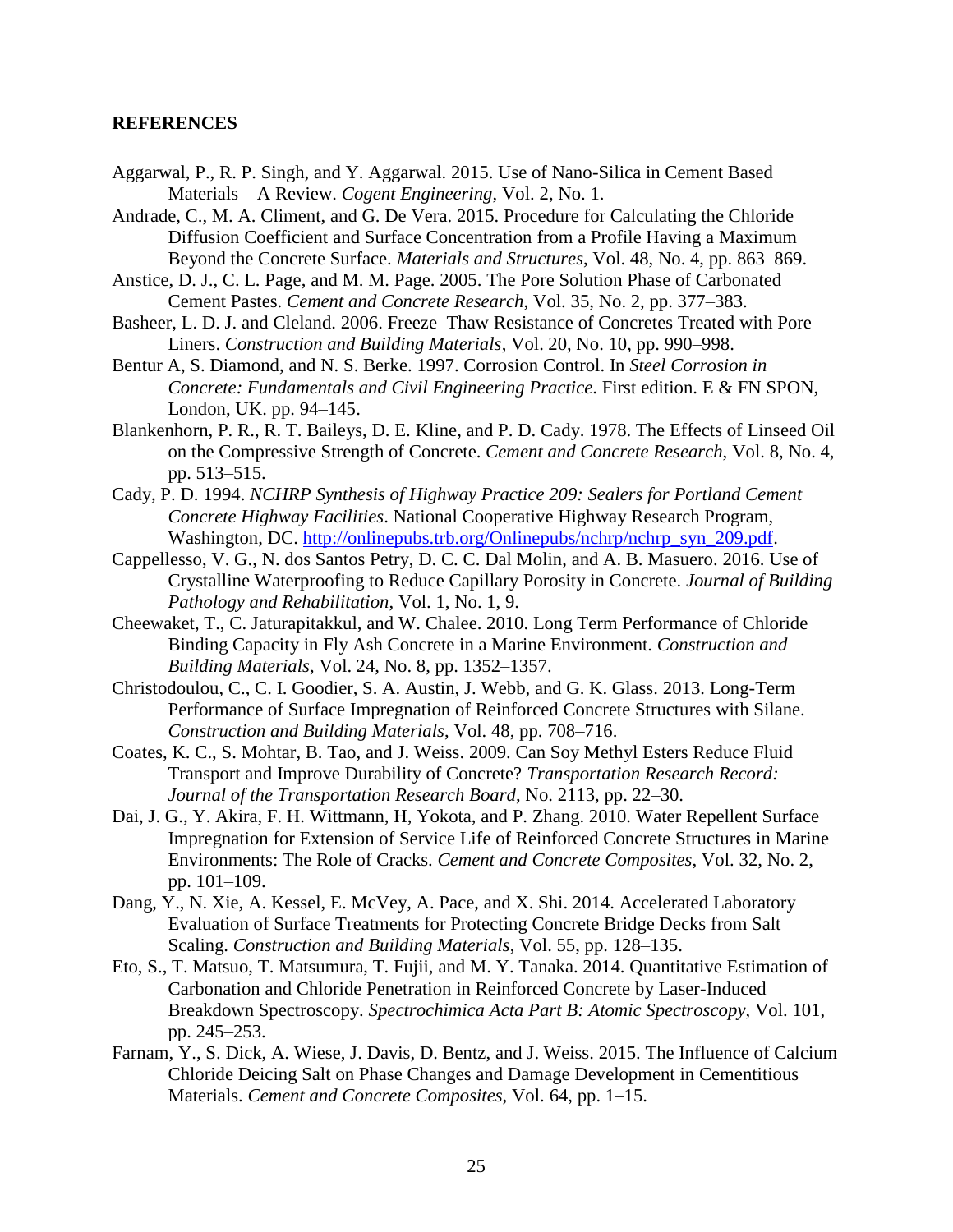- Glass, G. K. and N. R. Buenfeld. 2000. The Influence of Chloride Binding on the Chloride Induced Corrosion Risk in Reinforced Concrete. *Corrosion Science*, Vol. 42, No. 2, pp. 329–344.
- Golias, M., J. Castro, A. Peled, T. Nantung, B. Tao, and W. J. Weiss. 2012. Can Soy Methyl Esters Improve Concrete Pavement Joint Durability? *Transportation Research Record: Journal of the Transportation Research Board*, No. 2290, pp. 60–68.
- Hajibabaee, A., M. K. Moradllo, A. Behravan, and M. T. Ley. 2018. Quantitative Measurements of Curing Methods for Concrete Bridge Decks. *Construction and Building Materials*, Vol. 162, pp. 306–313.
- Hirao, H., K. Yamada, H, Takahashi, and H. Zibara. 2005. Chloride Binding of Cement Estimated by Binding Isotherms of Hydrates. *Journal of Advanced Concrete Technology*, Vol. 3, No. 1, pp. 77–84.
- Julio-Betancourt, G. 2009. Effect of De-Icer and Anti-Icer Chemicals on the Durability, Microstructure, and Properties of Cement-Based Materials. PhD dissertation, University of Toronto, Ontario, Canada.
- Khan, M. S. H., O. Kayali, and U. Troitzsch. 2016. Chloride Binding Capacity of Hydrotalcite and the Competition with Carbonates in Ground Granulated Blast Furnace Slag Concrete. *Materials and Structures*, Vol. 49, No. 11, pp. 4609–4619.
- Kobayashi, K., M. Funato, R. Shiraki, Y. Uno, and K. Kawai. 1989. Carbonation and Concentration of Chloride in Concrete Containing Chlorides. *Kenkyin*, Vol. 41, No. 12, pp. 930–932.
- Kosmatka, S. H. and M. L. Wilson. 2016. *Design and Control of Concrete Mixtures*. 16th edition. Portland Cement Association, Skokie, IL.
- Kuosa, H., R. M. Ferreira, E. Holt, M. Leivo, and E. Vesikari. 2014. Effect of Coupled Deterioration by Freeze–Thaw, Carbonation and Chlorides on Concrete Service Life. *Cement and Concrete Composites*, Vol. 47, pp. 32–40.
- Ley, M. T., N. Materer, and A. Apblett. 2011. *Expected Life of Silane Water Repellant Treatments on Bridge Decks*. Annual Report for FY 2011. Oklahoma Department of Transportation, Oklahoma City, OK.
- Ley, M. T., D. Welchel, J. Peery, S. Khatibmasjedi, and J. LeFlore. 2017. Determining the Air-Void Distribution in Fresh Concrete with the Sequential Air Method. *Construction and Building Materials*, Vol. 150, pp. 723–737.
- Liu, Z. and W. Hansen. 2016. Effect of Hydrophobic Surface Treatment on Freeze-Thaw Durability of Concrete. *Cement and Concrete Composites*, Vol. 69, pp. 49–60.
- Luo, R., Y, Cai, C. Wang, and X. Huang. 2003. Study of Chloride Binding and Diffusion in GGBS Concrete. *Cement and Concrete Research*, Vol. 33, No. 1, pp. 1–7.
- Mamaghani, I. H. P., C. Moretti, and B. A. Dockter. 2007. *Application of Sealing Agents in Concrete Durability of Infrastructure Systems*. Department of Civil Engineering, University of North Dakota, Grand Forks, ND.
- Medeiros, M. H. F. and P. Helene. 2009. Surface Treatment of Reinforced Concrete in Marine Environment: Influence on Chloride Diffusion Coefficient and Capillary Water Absorption. *Construction and Building Materials*, Vol. 23, No. 3, pp. 1476–1484.
- Mehta, P. K. and P. J. M. Monteiro. 2014. *Concrete Microstructure, Properties, and Materials*. Fourth edition. McGraw-Hill Education. https://www.accessengineeringlibrary.com/browse/concrete-microstructure-propertiesand-materials-fourth-edition#fullDetails.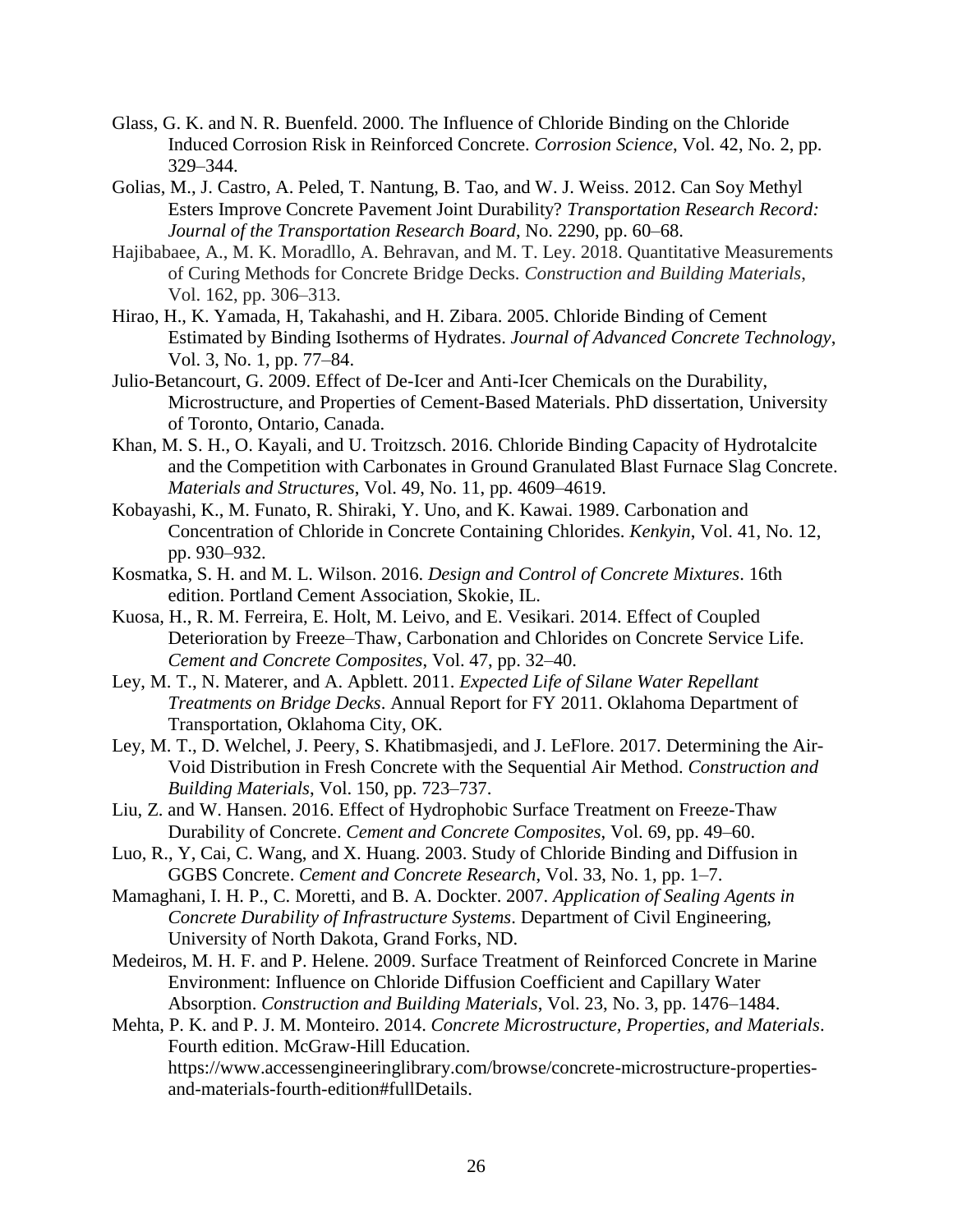- Monosi, S. and M. Collepardi. 1993. Chemical Attack of Magnesium Chloride on the Portland Cement Paste. *Il Cemento*, Vol. 90, pp. 169–173.
- Moradllo, M. K., M. Shekarchi, and M. Hoseini. 2012. Time-Dependent Performance of Concrete Surface Coatings in Tidal Zone of Marine Environment. *Construction and Building Materials*, Vol. 20, pp. 198–205.
- Moradllo, M. K., B. Sudbrink, and M. T. Ley. 2016. Determining the Effective Service Life of Silane Treatments in Concrete Bridge Decks. *Construction and Building Materials*, Vol. 116, pp. 121–127.
- Mostafa, K. and D. Sanders. 2018. *Improving the Long-Term Performance of Concrete Bridge Decks using Deck and Crack Sealers*. SOLARIS Consortium, Center for Advanced Transportation Education and Research, University of Nevada, Reno, NV.
- Pfeifer, D. W. and M. J. Scali. 1981. *NCHRP Report 244: Concrete Sealers for Protection of Bridge Structures*. National Cooperative Highway Research Program, Washington, DC.
- Sadati, S., M. Arezoumandi, and M. Shekarchi. 2015. Long-Term Performance of Concrete Surface Coatings in Soil Exposure of Marine Environments. *Construction and Building Materials*, Vol. 94, pp. 656–663.
- Sadati, S., M. K. Moradllo, and M. Shekarchi. 2017. Long-Term Performance of Silica Fume Concrete in Soil Exposure of Marine Environments. *Journal of Materials in Civil Engineering*, Vol. 29, No. 9, pp. 04017126-1–04017126-9.
- Sadati, S., M. K. Moradllo, and M. Shekarchi. 2016. Long-Term Durability of Onshore Coated Concrete—Chloride Ion and Carbonation Effects. *Frontiers of Structural and Civil Engineering*, Vol. 10, No. 2, pp. 150–161.
- Shi, C. 2001. Formation and Stability of 3CaO·CaCl<sub>2</sub>·12H<sub>2</sub>O. *Cement and Concrete Research*, Vol. 31, No. 9, pp. 1373–1375.
- Spragg, R., J. Castro, T. Nantung, M. Paredes, and J. Weiss. 2011. *Variability Analysis of the Bulk Resistivity Measured Using Concrete Cylinders*. Joint Transportation Research Program, Indiana Department of Transportation and Purdue University, West Lafayette, IN.
- Suryavanshi, A. K. and R. N. Swamy. 1996. Stability of Friedel's Salt in Carbonated Concrete Structural Elements. *Cement and Concrete Research*, Vol. 26, No. 5, pp. 729–741.
- Sutter, L. L. and G. C. Anzalone. 2016. *Investigation of Deterioration of Joints in Concrete Pavements: Field Study of Penetrating Sealers*. National Concrete Pavement Technology Center, Iowa State University, Ames, IA. https://intrans.iastate.edu/app/uploads/2018/03/joint deterioration penetrating sealers fi [eld\\_study\\_w\\_cvr.pdf.](https://intrans.iastate.edu/app/uploads/2018/03/joint_deterioration_penetrating_sealers_field_study_w_cvr.pdf)
- Sutter, L., K. Peterson, G. Julio-Betancourt, D. Hooton, T. Van Dam, and K. Smith. 2008. *The Deleterious Chemical Effects of Concentrated Deicing Solutions on Portland Cement Concrete*. Michigan Tech Transportation Institute, Houghton, MI.
- Taylor, P., R. O. Rasmussen, H. Torres, G. Fick, D. Harrington, and T. Cackler. 2012. *Guide for Optimum Joint Performance of Concrete Pavements*. National Concrete Pavement Technology Center, Iowa State University, Ames, IA. [https://intrans.iastate.edu/app/uploads/2018/03/optimum\\_joint\\_performance\\_guide\\_web.](https://intrans.iastate.edu/app/uploads/2018/03/optimum_joint_performance_guide_web.pdf) [pdf.](https://intrans.iastate.edu/app/uploads/2018/03/optimum_joint_performance_guide_web.pdf)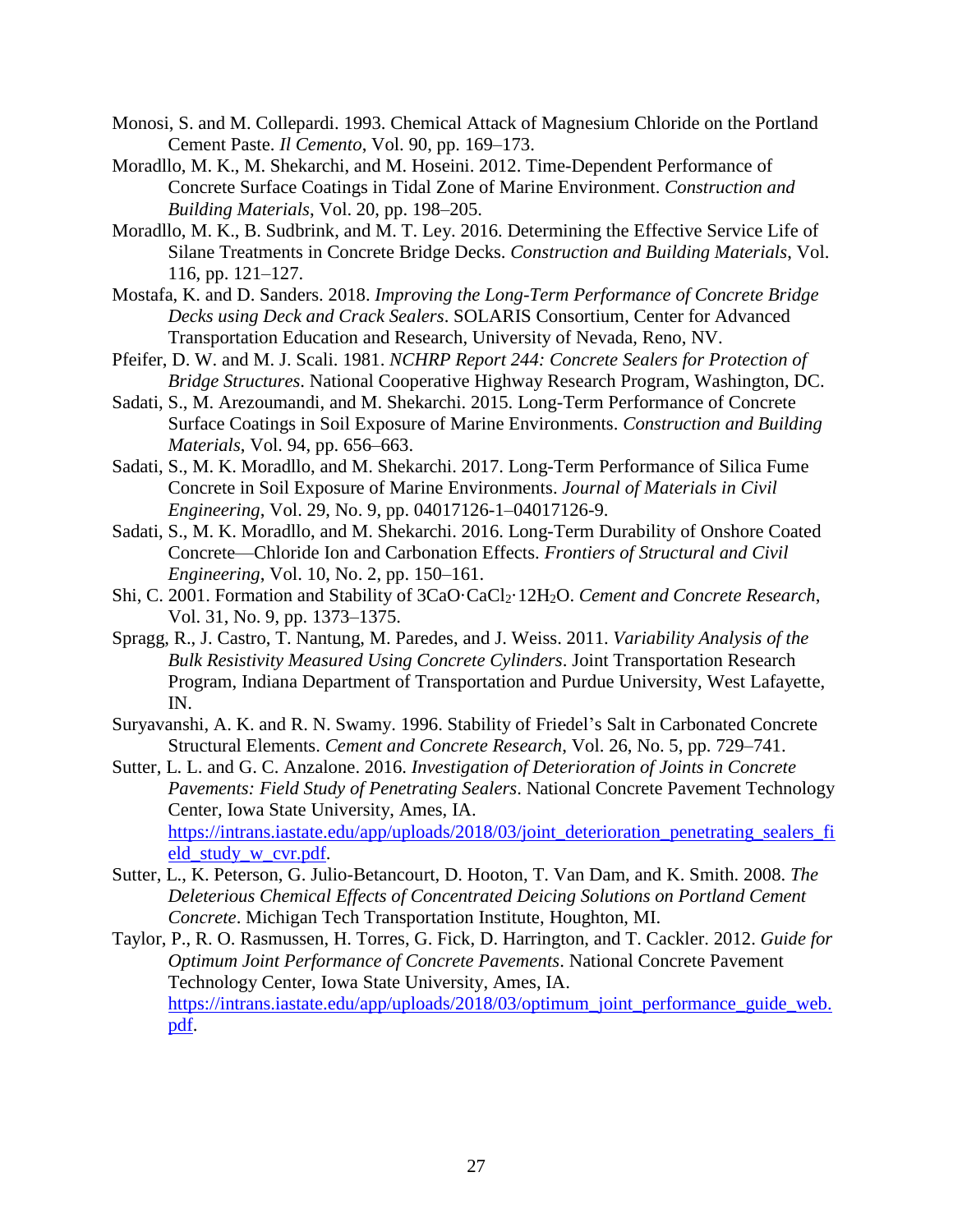- Taylor, P., J. Zhang, and X. Wang. 2016. *Conclusions from the Investigation of Deterioration of Joints in Concrete Pavements*. National Concrete Pavement Technology Center, Iowa State University, Ames, IA. [https://intrans.iastate.edu/app/uploads/2018/03/joint\\_deterioration\\_investigation\\_w\\_cvr.p](https://intrans.iastate.edu/app/uploads/2018/03/joint_deterioration_investigation_w_cvr.pdf) [df.](https://intrans.iastate.edu/app/uploads/2018/03/joint_deterioration_investigation_w_cvr.pdf)
- Weiss, J., M. T. Ley, L. Sutter, D. Harrington, J. Gross, and S. Tritsch. 2016. *Guide to the Prevention and Restoration of Early Joint Deterioration in Concrete Pavements*. National Concrete Pavement Technology Center, Iowa State University, Ames, IA. [https://intrans.iastate.edu/app/uploads/2018/03/2016\\_joint\\_deterioration\\_in\\_pvmts\\_guide](https://intrans.iastate.edu/app/uploads/2018/03/2016_joint_deterioration_in_pvmts_guide.pdf) [.pdf.](https://intrans.iastate.edu/app/uploads/2018/03/2016_joint_deterioration_in_pvmts_guide.pdf)
- Wenzlick, J. D. 2007. *Bridge Deck Concrete Sealers*. Missouri Department of Transportation, Jefferson City, MO.
- Wright, J., Z. Shen, and S. Rizkalla. 1993. A Three-Year Field and Laboratory Evaluation of Linseed Oil as a Concrete Sealer. *Canadian Journal of Civil Engineering*, Vol. 20, No. 5, pp. 844–854.